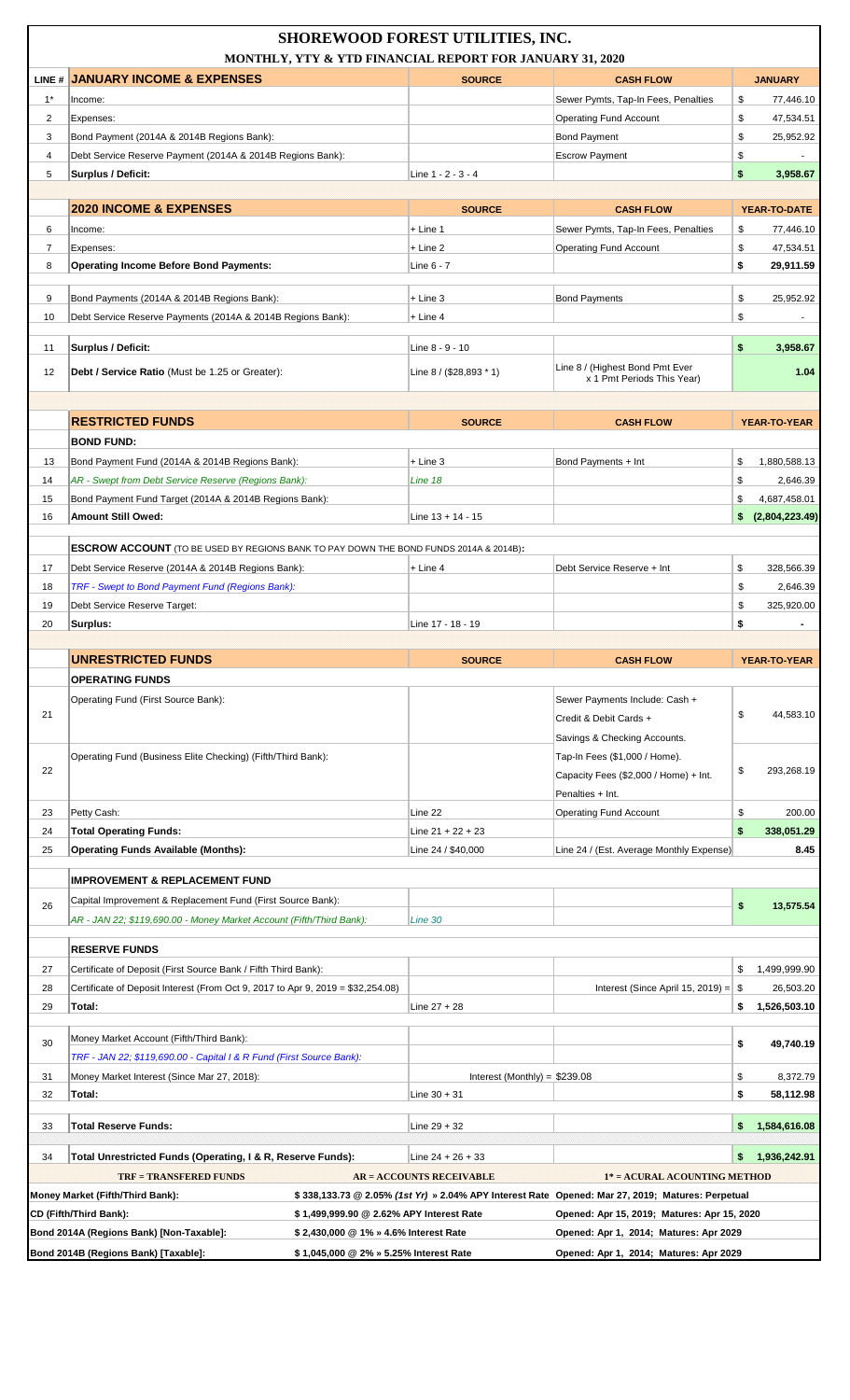|                | <b>SHOREWOOD FOREST UTILITIES, INC.</b><br>MONTHLY, YTY & YTD FINANCIAL REPORT FOR FEBRUARY 29, 2020                      |                                 |                                                                                                  |                          |  |  |
|----------------|---------------------------------------------------------------------------------------------------------------------------|---------------------------------|--------------------------------------------------------------------------------------------------|--------------------------|--|--|
|                | LINE # FEBRUARY INCOME & EXPENSES                                                                                         | <b>SOURCE</b>                   | <b>CASH FLOW</b>                                                                                 | <b>FEBRUARY</b>          |  |  |
| $1^*$          | Income:                                                                                                                   |                                 | Sewer Pymts, Tap-In Fees, Penalties                                                              | \$<br>76,390.14          |  |  |
| 2              | Expenses:                                                                                                                 |                                 | <b>Operating Fund Account</b>                                                                    | \$<br>32,449.29          |  |  |
| 3              | Bond Payment (2014A & 2014B Regions Bank):                                                                                |                                 | <b>Bond Payment</b>                                                                              | \$<br>25,952.92          |  |  |
| 4              | Debt Service Reserve Payment (2014A & 2014B Regions Bank):                                                                |                                 | <b>Escrow Payment</b>                                                                            | \$                       |  |  |
| 5              | <b>Surplus / Deficit:</b>                                                                                                 | Line 1 - 2 - 3 - 4              |                                                                                                  | \$<br>17,987.93          |  |  |
|                |                                                                                                                           |                                 |                                                                                                  |                          |  |  |
|                | <b>2020 INCOME &amp; EXPENSES</b>                                                                                         | <b>SOURCE</b>                   | <b>CASH FLOW</b>                                                                                 | YEAR-TO-DATE             |  |  |
| 6              | Income:                                                                                                                   | + Line 1                        | Sewer Pymts, Tap-In Fees, Penalties                                                              | \$<br>153,836.24         |  |  |
| $\overline{7}$ | Expenses:                                                                                                                 | $+$ Line 2                      | <b>Operating Fund Account</b>                                                                    | 79,983.80<br>\$          |  |  |
| 8              | <b>Operating Income Before Bond Payments:</b>                                                                             | Line $6 - 7$                    |                                                                                                  | \$<br>73,852.44          |  |  |
| 9              | Bond Payments (2014A & 2014B Regions Bank):                                                                               | $+$ Line 3                      | <b>Bond Payments</b>                                                                             | \$<br>51,905.84          |  |  |
| 10             | Debt Service Reserve Payments (2014A & 2014B Regions Bank):                                                               | + Line 4                        |                                                                                                  | \$                       |  |  |
|                |                                                                                                                           |                                 |                                                                                                  |                          |  |  |
| 11             | Surplus / Deficit:                                                                                                        | Line 8 - 9 - 10                 |                                                                                                  | \$<br>21,946.60          |  |  |
| 12             | Debt / Service Ratio (Must be 1.25 or Greater):                                                                           | Line 8 / (\$28,893 * 2)         | Line 8 / (Highest Bond Pmt Ever<br>x 2 Pmt Periods This Year)                                    | 1.28                     |  |  |
|                |                                                                                                                           |                                 |                                                                                                  |                          |  |  |
|                | <b>RESTRICTED FUNDS</b>                                                                                                   |                                 |                                                                                                  |                          |  |  |
|                |                                                                                                                           | <b>SOURCE</b>                   | <b>CASH FLOW</b>                                                                                 | YEAR-TO-YEAR             |  |  |
|                | <b>BOND FUND:</b>                                                                                                         |                                 |                                                                                                  |                          |  |  |
| 13             | Bond Payment Fund (2014A & 2014B Regions Bank):                                                                           | $+$ Line 3                      | Bond Payments + Int                                                                              | \$<br>1,909,246.75       |  |  |
| 14<br>15       | AR - Swept from Debt Service Reserve (Regions Bank):<br>Bond Payment Fund Target (2014A & 2014B Regions Bank):            | Line 18                         |                                                                                                  | \$<br>\$<br>4,687,458.01 |  |  |
| 16             | <b>Amount Still Owed:</b>                                                                                                 | Line $13 + 14 - 15$             |                                                                                                  | \$ (2,778,211.26)        |  |  |
|                |                                                                                                                           |                                 |                                                                                                  |                          |  |  |
|                | <b>ESCROW ACCOUNT</b> (TO BE USED BY REGIONS BANK TO PAY DOWN THE BOND FUNDS 2014A & 2014B):                              |                                 |                                                                                                  |                          |  |  |
| 17             | Debt Service Reserve (2014A & 2014B Regions Bank):                                                                        | + Line 4                        | Debt Service Reserve + Int                                                                       | \$<br>326,259.70         |  |  |
| 18             | TRF - Swept to Bond Payment Fund (Regions Bank):                                                                          |                                 |                                                                                                  | \$                       |  |  |
| 19             | Debt Service Reserve Target:                                                                                              |                                 |                                                                                                  | \$<br>325,920.00         |  |  |
| 20             | Surplus:                                                                                                                  | Line 17 - 18 - 19               |                                                                                                  | \$<br>339.70             |  |  |
|                |                                                                                                                           |                                 |                                                                                                  |                          |  |  |
|                | <b>UNRESTRICTED FUNDS</b>                                                                                                 | <b>SOURCE</b>                   | <b>CASH FLOW</b>                                                                                 |                          |  |  |
|                |                                                                                                                           |                                 |                                                                                                  | YEAR-TO-YEAR             |  |  |
|                | <b>OPERATING FUNDS</b>                                                                                                    |                                 |                                                                                                  |                          |  |  |
|                | Operating Fund (First Source Bank):                                                                                       |                                 | Sewer Payments Include: Cash +                                                                   |                          |  |  |
| 21             |                                                                                                                           |                                 | Credit & Debit Cards +                                                                           | \$<br>52,277.10          |  |  |
|                |                                                                                                                           |                                 | Savings & Checking Accounts.                                                                     |                          |  |  |
| 22             | Operating Fund (Business Elite Checking) (Fifth/Third Bank):                                                              |                                 | Tap-In Fees (\$1,000 / Home).                                                                    | \$<br>105,093.90         |  |  |
|                | TRF - FEB 11; \$175,000.00 - Money Market Account (Fifth/Third Bank):                                                     |                                 | Capacity Fees (\$2,000 / Home) + Int.                                                            |                          |  |  |
|                |                                                                                                                           |                                 | Penalties + Int.                                                                                 |                          |  |  |
| 23             | Petty Cash:                                                                                                               | Line 22                         | <b>Operating Fund Account</b>                                                                    | \$<br>200.00             |  |  |
| 24             | <b>Total Operating Funds:</b>                                                                                             | Line $21 + 22 + 23$             |                                                                                                  | \$<br>157,571.00         |  |  |
| 25             | <b>Operating Funds Available (Months):</b>                                                                                | Line 24 / \$40,000              | Line 24 / (Est. Average Monthly Expense)                                                         | 3.94                     |  |  |
|                | <b>IMPROVEMENT &amp; REPLACEMENT FUND</b>                                                                                 |                                 |                                                                                                  |                          |  |  |
| 26             | Capital Improvement & Replacement Fund (First Source Bank):                                                               |                                 | Capacity Fees (\$2,000 / Home) + Int                                                             | \$<br>12,823.62          |  |  |
|                |                                                                                                                           |                                 |                                                                                                  |                          |  |  |
|                | <b>RESERVE FUNDS</b>                                                                                                      |                                 |                                                                                                  |                          |  |  |
| 27             | Certificate of Deposit (First Source Bank / Fifth Third Bank):                                                            |                                 |                                                                                                  | 1,499,999.90<br>\$       |  |  |
| 28             | Certificate of Deposit Interest (From Oct 9, 2017 to Apr 9, 2019 = $$32,254.08$ )                                         |                                 | Interest (Since April 15, 2019) = $\sqrt{ }$                                                     | 26,503.20                |  |  |
| 29             | Total:                                                                                                                    | Line $27 + 28$                  |                                                                                                  | 1,526,503.10<br>\$       |  |  |
| 30             | Money Market Account (Fifth/Third Bank):                                                                                  |                                 |                                                                                                  | \$<br>224,740.19         |  |  |
|                | AR - FEB 11; \$175,000.00 - Operating Fund (Fifth/Third Bank):                                                            | Line 22                         |                                                                                                  |                          |  |  |
| 31             | Money Market Interest (Since Mar 27, 2018):                                                                               | Interest (Monthly) = $$277.96$  |                                                                                                  | \$<br>8,650.75           |  |  |
| 32             | Total:                                                                                                                    | $Line 30 + 31$                  |                                                                                                  | \$<br>233,390.94         |  |  |
| 33             | <b>Total Reserve Funds:</b>                                                                                               | Line $29 + 32$                  |                                                                                                  | \$.<br>1,759,894.04      |  |  |
|                |                                                                                                                           |                                 |                                                                                                  |                          |  |  |
| 34             | Total Unrestricted Funds (Operating, I & R, Reserve Funds):                                                               | Line $24 + 26 + 33$             |                                                                                                  | 1,930,288.66<br>\$.      |  |  |
|                | <b>TRF = TRANSFERED FUNDS</b>                                                                                             | <b>AR = ACCOUNTS RECEIVABLE</b> | 1* = ACURAL ACOUNTING METHOD                                                                     |                          |  |  |
|                | Money Market (Fifth/Third Bank):                                                                                          |                                 | \$338,133.73 @ 2.05% (1st Yr) » 2.04% APY Interest Rate Opened: Mar 27, 2019; Matures: Perpetual |                          |  |  |
|                | CD (Fifth/Third Bank):<br>\$1,499,999.90 @ 2.62% APY Interest Rate                                                        |                                 | Opened: Apr 15, 2019; Matures: Apr 15, 2020                                                      |                          |  |  |
|                | Bond 2014A (Regions Bank) [Non-Taxable]:<br>\$2,430,000 @ 1% » 4.6% Interest Rate<br>Bond 2014B (Regions Bank) [Taxable]: |                                 | Opened: Apr 1, 2014; Matures: Apr 2029                                                           |                          |  |  |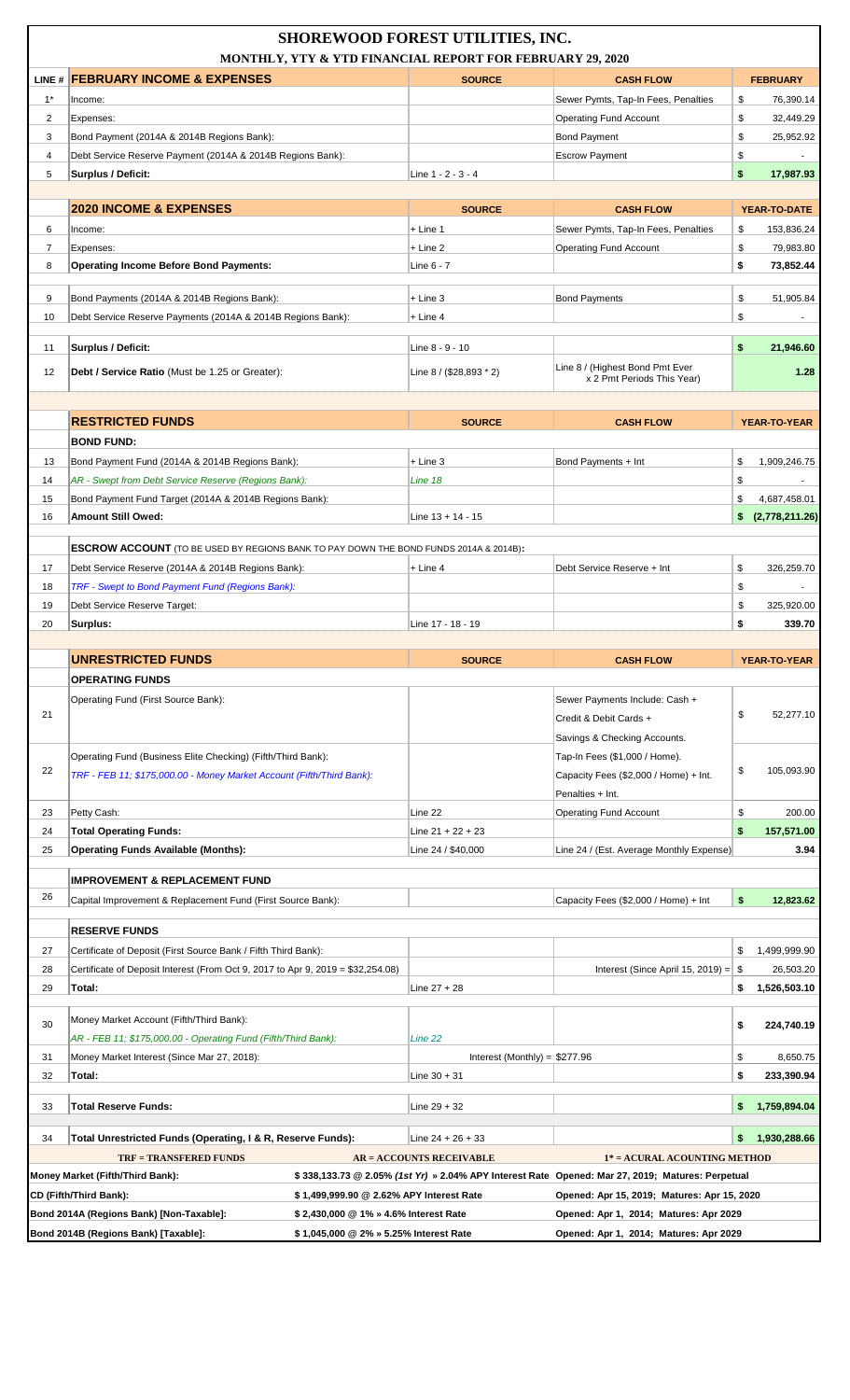|                     | SHOREWOOD FOREST UTILITIES, INC.<br>MONTHLY, YTY & YTD FINANCIAL REPORT FOR MARCH 31, 2020                                                                          |                                 |                                                                                                  |                                    |  |  |
|---------------------|---------------------------------------------------------------------------------------------------------------------------------------------------------------------|---------------------------------|--------------------------------------------------------------------------------------------------|------------------------------------|--|--|
|                     | <b>LINE # MARCH INCOME &amp; EXPENSES</b>                                                                                                                           | <b>SOURCE</b>                   | <b>CASH FLOW</b>                                                                                 | <b>MARCH</b>                       |  |  |
| $1^*$               | Income:                                                                                                                                                             |                                 | Sewer Pymts, Tap-In Fees, Penalties                                                              | \$<br>78,615.57                    |  |  |
| 2<br>3              | Expenses:                                                                                                                                                           |                                 | <b>Operating Fund Account</b><br><b>Bond Payment</b>                                             | \$<br>35,492.66<br>\$<br>25,952.92 |  |  |
| 4                   | Bond Payment (2014A & 2014B Regions Bank):<br>Debt Service Reserve Payment (2014A & 2014B Regions Bank):                                                            |                                 | <b>Escrow Payment</b>                                                                            | \$                                 |  |  |
| 5                   | <b>Surplus / Deficit:</b>                                                                                                                                           | Line 1 - 2 - 3 - 4              |                                                                                                  | \$<br>17,169.99                    |  |  |
|                     |                                                                                                                                                                     |                                 |                                                                                                  |                                    |  |  |
|                     | <b>2020 INCOME &amp; EXPENSES</b>                                                                                                                                   | <b>SOURCE</b>                   | <b>CASH FLOW</b>                                                                                 | YEAR-TO-DATE                       |  |  |
| 6                   | Income:                                                                                                                                                             | $+$ Line 1                      | Sewer Pymts, Tap-In Fees, Penalties                                                              | \$<br>232,451.81                   |  |  |
| $\overline{7}$<br>8 | Expenses:<br><b>Operating Income Before Bond Payments:</b>                                                                                                          | $+$ Line 2<br>Line 6 - 7        | <b>Operating Fund Account</b>                                                                    | 115,476.46<br>\$<br>\$             |  |  |
|                     |                                                                                                                                                                     |                                 |                                                                                                  | 116,975.35                         |  |  |
| 9                   | Bond Payments (2014A & 2014B Regions Bank):                                                                                                                         | $+$ Line 3                      | <b>Bond Payments</b>                                                                             | \$<br>77,858.76                    |  |  |
| 10                  | Debt Service Reserve Payments (2014A & 2014B Regions Bank):                                                                                                         | $+$ Line 4                      |                                                                                                  | \$                                 |  |  |
| 11                  | Surplus / Deficit:                                                                                                                                                  | Line 8 - 9 - 10                 |                                                                                                  | \$<br>39,116.59                    |  |  |
| 12                  | Debt / Service Ratio (Must be 1.25 or Greater):                                                                                                                     | Line $8 / (28,893 * 3)$         | Line 8 / (Highest Bond Pmt Ever                                                                  | 1.35                               |  |  |
|                     |                                                                                                                                                                     |                                 | x 3 Pmt Periods This Year)                                                                       |                                    |  |  |
|                     |                                                                                                                                                                     |                                 |                                                                                                  |                                    |  |  |
|                     | <b>RESTRICTED FUNDS</b>                                                                                                                                             | <b>SOURCE</b>                   | <b>CASH FLOW</b>                                                                                 | YEAR-TO-YEAR                       |  |  |
|                     | <b>BOND FUND:</b>                                                                                                                                                   |                                 |                                                                                                  |                                    |  |  |
| 13<br>14            | Bond Payment Fund (2014A & 2014B Regions Bank):<br>AR - Swept from Debt Service Reserve (Regions Bank):                                                             | $+$ Line 3<br>Line 18           | Bond Payments + Int                                                                              | \$<br>1,935,269.70<br>\$           |  |  |
| 15                  | Bond Payment Fund Target (2014A & 2014B Regions Bank):                                                                                                              |                                 |                                                                                                  | \$<br>4,687,458.01                 |  |  |
| 16                  | <b>Amount Still Owed:</b>                                                                                                                                           | Line $13 + 14 - 15$             |                                                                                                  | \$ (2,752,188.31)                  |  |  |
|                     |                                                                                                                                                                     |                                 |                                                                                                  |                                    |  |  |
|                     | <b>ESCROW ACCOUNT</b> (TO BE USED BY REGIONS BANK TO PAY DOWN THE BOND FUNDS 2014A & 2014B):                                                                        |                                 |                                                                                                  |                                    |  |  |
| 17<br>18            | Debt Service Reserve (2014A & 2014B Regions Bank):<br>TRF - Swept to Bond Payment Fund (Regions Bank):                                                              | + Line 4                        | Debt Service Reserve + Int                                                                       | \$<br>326,575.45<br>\$             |  |  |
| 19                  | Debt Service Reserve Target:                                                                                                                                        |                                 |                                                                                                  | \$<br>325,920.00                   |  |  |
| 20                  | Surplus:                                                                                                                                                            | Line 17 - 18 - 19               |                                                                                                  | \$<br>655.45                       |  |  |
|                     |                                                                                                                                                                     |                                 |                                                                                                  |                                    |  |  |
|                     |                                                                                                                                                                     |                                 |                                                                                                  |                                    |  |  |
|                     | <b>UNRESTRICTED FUNDS</b>                                                                                                                                           | <b>SOURCE</b>                   | <b>CASH FLOW</b>                                                                                 | YEAR-TO-YEAR                       |  |  |
|                     | <b>OPERATING FUNDS</b>                                                                                                                                              |                                 |                                                                                                  |                                    |  |  |
|                     | Operating Fund (First Source Bank):                                                                                                                                 |                                 | Sewer Payments Include: Cash +                                                                   |                                    |  |  |
| 21                  |                                                                                                                                                                     |                                 | Credit & Debit Cards +                                                                           | \$<br>79,289.09                    |  |  |
|                     |                                                                                                                                                                     |                                 | Savings & Checking Accounts.                                                                     |                                    |  |  |
| 22                  | Operating Fund (Business Elite Checking) (Fifth/Third Bank):                                                                                                        |                                 | Tap-In Fees (\$1,000 / Home).<br>Capacity Fees (\$2,000 / Home) + Int.                           | \$<br>105,005.73                   |  |  |
|                     |                                                                                                                                                                     |                                 | Penalties + Int.                                                                                 |                                    |  |  |
| 23                  | Petty Cash:                                                                                                                                                         | Line 22                         | <b>Operating Fund Account</b>                                                                    | \$<br>200.00                       |  |  |
| 24                  | <b>Total Operating Funds:</b>                                                                                                                                       | Line $21 + 22 + 23$             |                                                                                                  | \$<br>184,494.82                   |  |  |
| 25                  | <b>Operating Funds Available (Months):</b>                                                                                                                          | Line 24 / \$40,000              | Line 24 / (Est. Average Monthly Expense)                                                         | 4.61                               |  |  |
|                     | <b>IMPROVEMENT &amp; REPLACEMENT FUND</b>                                                                                                                           |                                 |                                                                                                  |                                    |  |  |
| 26                  | Capital Improvement & Replacement Fund (First Source Bank):                                                                                                         |                                 |                                                                                                  | \$<br>12,824.53                    |  |  |
|                     | AR - MAR 3; \$5,871.35 - Money Market Account (Fifth/Third Bank):                                                                                                   | Line 30                         |                                                                                                  |                                    |  |  |
|                     | <b>RESERVE FUNDS</b>                                                                                                                                                |                                 |                                                                                                  |                                    |  |  |
| 27                  | Certificate of Deposit (First Source Bank / Fifth Third Bank):                                                                                                      |                                 |                                                                                                  | 1,499,999.90<br>\$                 |  |  |
| 28                  | Certificate of Deposit Interest (From Oct 9, 2017 to Apr 9, 2019 = $$32,254.08$ )                                                                                   |                                 | Interest (Since April 15, 2019) = $\$\$                                                          | 36,484.80                          |  |  |
| 29                  | Total:                                                                                                                                                              | Line $27 + 28$                  |                                                                                                  | \$<br>1,536,484.70                 |  |  |
|                     |                                                                                                                                                                     |                                 |                                                                                                  |                                    |  |  |
| 30                  | Money Market Account (Fifth/Third Bank):<br>TRF - MAR 3; \$5,871.35 - Capital I & R Fund (First Source Bank):                                                       |                                 |                                                                                                  | \$<br>218,868.84                   |  |  |
| 31                  | Money Market Interest (Since Mar 27, 2018):                                                                                                                         | Interest (Monthly) = $$392.04$  |                                                                                                  | \$<br>9,042.79                     |  |  |
| 32                  | Total:                                                                                                                                                              | Line $30 + 31$                  |                                                                                                  | \$<br>227,911.63                   |  |  |
|                     |                                                                                                                                                                     |                                 |                                                                                                  |                                    |  |  |
| 33                  | <b>Total Reserve Funds:</b>                                                                                                                                         | Line 29 + 32                    |                                                                                                  | 1,764,396.33<br>\$.                |  |  |
| 34                  | Total Unrestricted Funds (Operating, I & R, Reserve Funds):                                                                                                         | Line 24 + 26 + 33               |                                                                                                  | 1,961,715.68<br>\$.                |  |  |
|                     | <b>TRF = TRANSFERED FUNDS</b>                                                                                                                                       | <b>AR = ACCOUNTS RECEIVABLE</b> | 1* = ACURAL ACOUNTING METHOD                                                                     |                                    |  |  |
|                     | Money Market (Fifth/Third Bank):                                                                                                                                    |                                 | \$338,133.73 @ 2.05% (1st Yr) » 2.04% APY Interest Rate Opened: Mar 27, 2019; Matures: Perpetual |                                    |  |  |
|                     | CD (Fifth/Third Bank):<br>\$1,499,999.90 @ 2.62% APY Interest Rate                                                                                                  |                                 | Opened: Apr 15, 2019; Matures: Apr 15, 2020                                                      |                                    |  |  |
|                     | Bond 2014A (Regions Bank) [Non-Taxable]:<br>\$2,430,000 @ 1% » 4.6% Interest Rate<br>Bond 2014B (Regions Bank) [Taxable]:<br>\$1,045,000 @ 2% » 5.25% Interest Rate |                                 | Opened: Apr 1, 2014; Matures: Apr 2029<br>Opened: Apr 1, 2014; Matures: Apr 2029                 |                                    |  |  |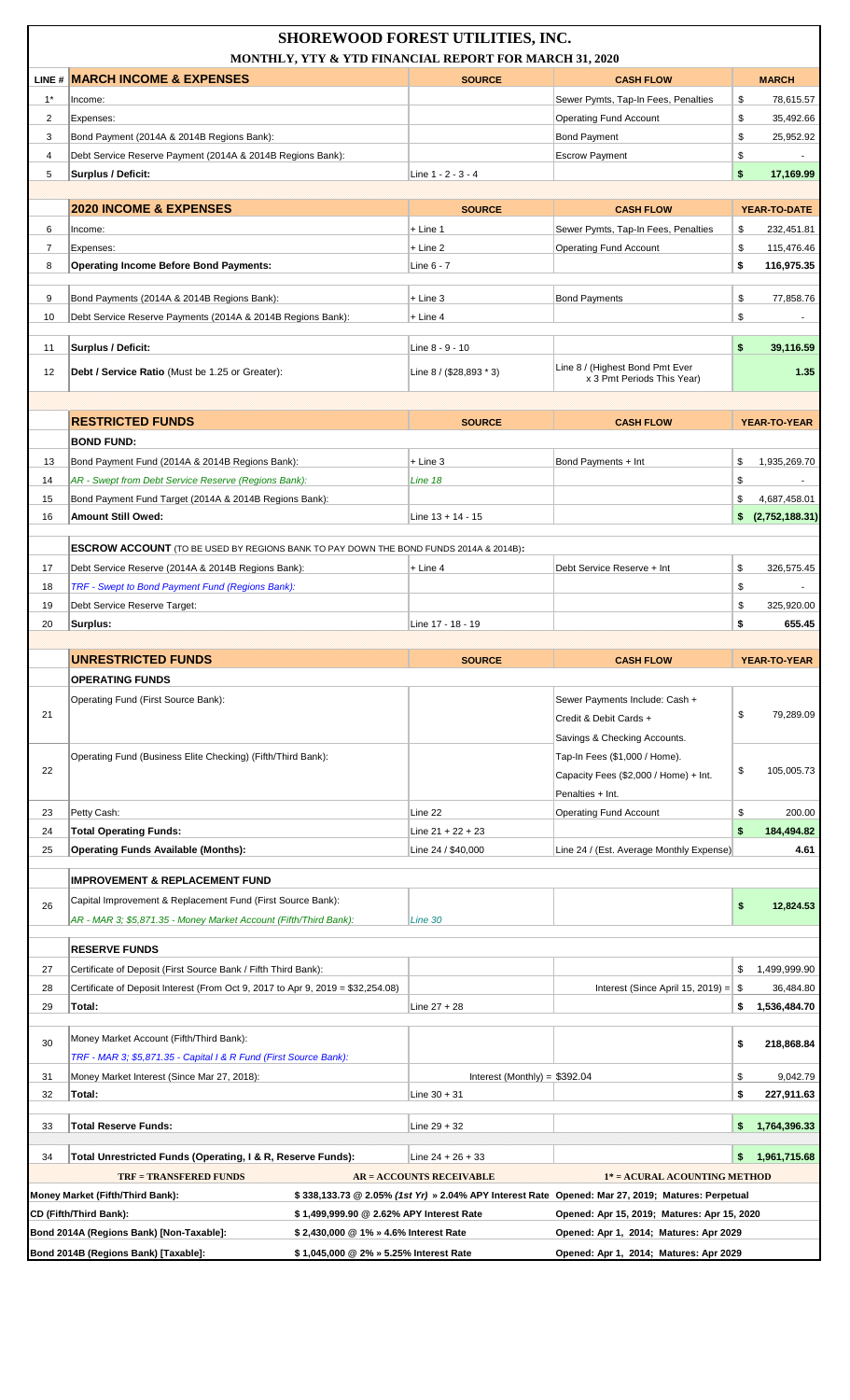|                         | <b>SHOREWOOD FOREST UTILITIES, INC.</b><br>MONTHLY, YTY & YTD FINANCIAL REPORT FOR APRIL 30, 2020                                                                    |                                                        |                                                                                  |                            |  |
|-------------------------|----------------------------------------------------------------------------------------------------------------------------------------------------------------------|--------------------------------------------------------|----------------------------------------------------------------------------------|----------------------------|--|
|                         | LINE # APRIL INCOME & EXPENSES                                                                                                                                       | <b>SOURCE</b>                                          | <b>CASH FLOW</b>                                                                 | <b>APRIL</b>               |  |
| $1^*$                   | Income:                                                                                                                                                              |                                                        | Sewer Pymts, Tap-In Fees, Penalties                                              | \$<br>77,453.47            |  |
| $\overline{\mathbf{c}}$ | Expenses:                                                                                                                                                            |                                                        | <b>Operating Fund Account</b>                                                    | \$<br>53,637.18            |  |
| 3                       | Bond Payment (2014A & 2014B Regions Bank):                                                                                                                           |                                                        | <b>Bond Payment</b>                                                              | \$<br>25,952.92            |  |
| 4                       | Debt Service Reserve Payment (2014A & 2014B Regions Bank):                                                                                                           |                                                        | <b>Escrow Payment</b>                                                            | \$                         |  |
| 5                       | Surplus / Deficit:                                                                                                                                                   | Line 1 - 2 - 3 - 4                                     |                                                                                  | \$<br>(2, 136.63)          |  |
|                         | <b>2020 INCOME &amp; EXPENSES</b>                                                                                                                                    | <b>SOURCE</b>                                          | <b>CASH FLOW</b>                                                                 | YEAR-TO-DATE               |  |
| 6                       | Income:                                                                                                                                                              | + Line 1                                               | Sewer Pymts, Tap-In Fees, Penalties                                              | \$<br>309,905.28           |  |
| $\overline{7}$          | Expenses:                                                                                                                                                            | $+$ Line 2                                             | <b>Operating Fund Account</b>                                                    | 169,113.64<br>\$           |  |
| 8                       | <b>Operating Income Before Bond Payments:</b>                                                                                                                        | Line 6 - 7                                             |                                                                                  | \$<br>140,791.64           |  |
| 9                       | Bond Payments (2014A & 2014B Regions Bank):                                                                                                                          | $+$ Line 3                                             | <b>Bond Payments</b>                                                             | \$<br>103,811.68           |  |
| 10                      | Debt Service Reserve Payments (2014A & 2014B Regions Bank):                                                                                                          | $+$ Line 4                                             |                                                                                  | \$                         |  |
|                         |                                                                                                                                                                      |                                                        |                                                                                  |                            |  |
| 11                      | Surplus / Deficit:                                                                                                                                                   | Line 8 - 9 - 10                                        |                                                                                  | \$<br>36,979.96            |  |
| 12                      | Debt / Service Ratio (Must be 1.25 or Greater):                                                                                                                      | Line 8 / (\$28,893 * 4)                                | Line 8 / (Highest Bond Pmt Ever<br>x 4 Pmt Periods This Year)                    | 1.22                       |  |
|                         |                                                                                                                                                                      |                                                        |                                                                                  |                            |  |
|                         | <b>RESTRICTED FUNDS</b>                                                                                                                                              | <b>SOURCE</b>                                          | <b>CASH FLOW</b>                                                                 | YEAR-TO-YEAR               |  |
|                         | <b>BOND FUND:</b>                                                                                                                                                    |                                                        |                                                                                  |                            |  |
| 13                      | Bond Payment Fund (2014A & 2014B Regions Bank):                                                                                                                      | $+$ Line 3                                             | Bond Payments + Int                                                              | \$<br>1,961,271.16         |  |
| 14                      | AR - Swept from Debt Service Reserve (Regions Bank):                                                                                                                 | Line 18                                                |                                                                                  | \$                         |  |
| 15                      | Bond Payment Fund Target (2014A & 2014B Regions Bank):                                                                                                               |                                                        |                                                                                  | \$<br>4,687,458.01         |  |
| 16                      | <b>Amount Still Owed:</b>                                                                                                                                            | Line 13 + 14 - 15                                      |                                                                                  | \$ (2,726,186.85)          |  |
|                         | <b>ESCROW ACCOUNT</b> (TO BE USED BY REGIONS BANK TO PAY DOWN THE BOND FUNDS 2014A & 2014B):                                                                         |                                                        |                                                                                  |                            |  |
| 17                      |                                                                                                                                                                      |                                                        | Debt Service Reserve + Int                                                       | \$                         |  |
|                         | Debt Service Reserve (2014A & 2014B Regions Bank):<br>TRF - Swept to Bond Payment Fund (Regions Bank):                                                               | + Line 4                                               |                                                                                  | 326,730.10                 |  |
| 18                      |                                                                                                                                                                      |                                                        |                                                                                  | \$<br>\$                   |  |
| 19<br>20                | Debt Service Reserve Target:<br>Surplus:                                                                                                                             | Line 17 - 18 - 19                                      |                                                                                  | 325,920.00<br>\$<br>810.10 |  |
|                         |                                                                                                                                                                      |                                                        |                                                                                  |                            |  |
|                         |                                                                                                                                                                      |                                                        |                                                                                  |                            |  |
|                         |                                                                                                                                                                      |                                                        |                                                                                  |                            |  |
|                         | <b>UNRESTRICTED FUNDS</b><br><b>OPERATING FUNDS</b>                                                                                                                  | <b>SOURCE</b>                                          | <b>CASH FLOW</b>                                                                 | YEAR-TO-YEAR               |  |
|                         |                                                                                                                                                                      |                                                        |                                                                                  |                            |  |
| 21                      | Operating Fund (First Source Bank):                                                                                                                                  |                                                        | Sewer Payments Include: Cash +<br>Credit & Debit Cards +                         | \$<br>85,686.79            |  |
|                         |                                                                                                                                                                      |                                                        | Savings & Checking Accounts.                                                     |                            |  |
|                         | Operating Fund (Business Elite Checking) (Fifth/Third Bank):                                                                                                         |                                                        | Tap-In Fees (\$1,000 / Home).                                                    |                            |  |
| 22                      |                                                                                                                                                                      |                                                        | Capacity Fees (\$2,000 / Home) + Int.                                            | 85,381.79<br>\$            |  |
|                         |                                                                                                                                                                      |                                                        | Penalties + Int.                                                                 |                            |  |
| 23                      | Petty Cash:                                                                                                                                                          | Line 22                                                | <b>Operating Fund Account</b>                                                    | \$<br>200.00               |  |
| 24                      | <b>Total Operating Funds:</b>                                                                                                                                        | Line $21 + 22 + 23$                                    |                                                                                  | \$<br>171,268.58           |  |
| 25                      | <b>Operating Funds Available (Months):</b>                                                                                                                           | Line 24 / \$40,000                                     | Line 24 / (Est. Average Monthly Expense)                                         | 4.28                       |  |
|                         |                                                                                                                                                                      |                                                        |                                                                                  |                            |  |
|                         | <b>IMPROVEMENT &amp; REPLACEMENT FUND</b>                                                                                                                            |                                                        |                                                                                  |                            |  |
| 26                      | Capital Improvement & Replacement Fund (First Source Bank):                                                                                                          |                                                        |                                                                                  | \$<br>26,664.09            |  |
|                         | AR - APR 7; \$25,000.00 - Money Market Account (Fifth/Third Bank):                                                                                                   | Line 30                                                |                                                                                  |                            |  |
|                         | <b>RESERVE FUNDS</b>                                                                                                                                                 |                                                        |                                                                                  |                            |  |
| 27                      | Certificate of Deposit (First Source Bank / Fifth Third Bank) [Closed 4-21-20; \$1,539,898.10]                                                                       |                                                        |                                                                                  | 1,499,999.90<br>\$         |  |
|                         |                                                                                                                                                                      |                                                        |                                                                                  |                            |  |
| 28                      | Certificate of Deposit Interest (From Oct 9, 2017 to Apr 9, 2019 = \$32,254.08)                                                                                      |                                                        | Interest (From April 15, 2019 to April 15, 2020) = $$$                           | 39,898.20                  |  |
| 29                      | TRF - APR 21; \$1,539,898.10 - Money Market Account (Ffth/Third Bank):<br>Total (Due to TRF to Money Market, CD Not Reported Here):                                  | Line $27 + 28$                                         |                                                                                  | \$<br>1,539,898.10         |  |
|                         |                                                                                                                                                                      |                                                        |                                                                                  |                            |  |
|                         | Money Market Account (Fifth/Third Bank):                                                                                                                             |                                                        |                                                                                  |                            |  |
| 30                      | TRF - APR 7; \$25,000.00 - Capital I & R Fund (First Source Bank):                                                                                                   |                                                        |                                                                                  | \$<br>1,733,756.19         |  |
| 31                      | AR - APR 21; \$1,539,898.10 - CD Account (Fifth/Third Bank):<br>Money Market Interest (Since Mar 27, 2018):                                                          | Line 28<br>Interest (Monthly) = $$59.09$               |                                                                                  | \$<br>9,101.88             |  |
| 32                      | <b>Total Reserve Funds:</b>                                                                                                                                          | Line 30 +31                                            |                                                                                  | 1,742,858.07<br>\$.        |  |
|                         |                                                                                                                                                                      |                                                        |                                                                                  |                            |  |
| 33                      | Total Unrestricted Funds (Operating, I & R, Reserve Funds):                                                                                                          | Line 24 + 26 + 32                                      |                                                                                  | 1,940,790.74<br>\$.        |  |
|                         | <b>TRF = TRANSFERED FUNDS</b>                                                                                                                                        | <b>AR = ACCOUNTS RECEIVABLE</b>                        | 1* = ACURAL ACOUNTING METHOD                                                     |                            |  |
|                         | Money Market (Fifth/Third Bank):                                                                                                                                     | \$338,133.73 @ 2.05% (1st Yr) » .10% APY Interest Rate | Opened: Mar 27, 2019; Matures: Perpetual                                         |                            |  |
|                         | CD (Fifth/Third Bank): [Closed Apr 15, 2020]:<br>\$1,499,999.90 @ 2.62% APY Interest Rate                                                                            |                                                        | Opened: Apr 15, 2019; Matures: Apr 15, 2020                                      |                            |  |
|                         | Bond 2014A (Regions Bank) [Non-Taxable]:<br>\$2,430,000 @ 1% » 4.6% Interest Rate<br>Bond 2014B (Regions Bank) [Taxable]:<br>\$ 1,045,000 @ 2% » 5.25% Interest Rate |                                                        | Opened: Apr 1, 2014; Matures: Apr 2029<br>Opened: Apr 1, 2014; Matures: Apr 2029 |                            |  |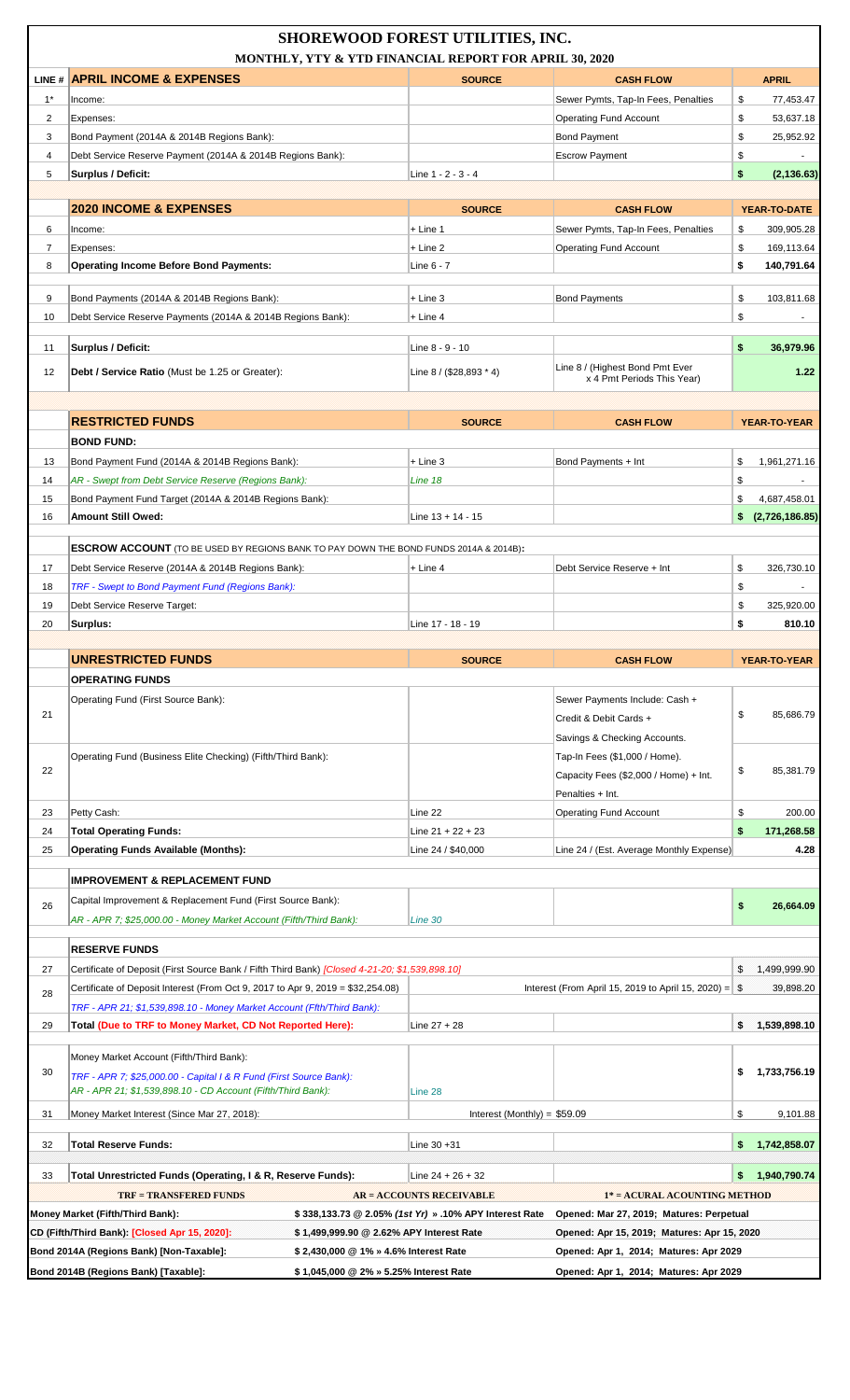|                | <b>SHOREWOOD FOREST UTILITIES, INC.</b><br>MONTHLY, YTY & YTD FINANCIAL REPORT FOR MAY 31, 2020 |                                        |                                                        |                                                               |     |                |
|----------------|-------------------------------------------------------------------------------------------------|----------------------------------------|--------------------------------------------------------|---------------------------------------------------------------|-----|----------------|
|                | LINE # MAY INCOME AND EXPENSES                                                                  |                                        | <b>SOURCE</b>                                          | <b>CASH FLOW</b>                                              |     | <b>MAY</b>     |
| $1^*$          | Income:                                                                                         |                                        |                                                        | Sewer Pymts, Tap-In Fees, Penalties                           | \$  | 80,646.24      |
| 2              | Expenses:                                                                                       |                                        |                                                        | <b>Operating Fund Account</b>                                 | \$  | 40,763.63      |
| 3              | Bond Payment (2014A & 2014B Regions Bank):                                                      |                                        |                                                        | <b>Bond Payment</b>                                           | \$  | 25,952.92      |
| 4              | Debt Service Reserve Payment (2014A & 2014B Regions Bank):                                      |                                        |                                                        | <b>Escrow Payment</b>                                         | \$  |                |
| 5              | Surplus / Deficit:                                                                              |                                        | Line 1 - 2 - 3 - 4                                     |                                                               | \$  | 13,929.69      |
|                |                                                                                                 |                                        |                                                        |                                                               |     |                |
|                | <b>2020 INCOME &amp; EXPENSES</b>                                                               |                                        | <b>SOURCE</b>                                          | <b>CASH FLOW</b>                                              |     | YEAR-TO-DATE   |
| 6              | Income:                                                                                         |                                        | $+$ Line 1                                             | Sewer Pymts, Tap-In Fees, Penalties                           | \$  | 390,551.52     |
| $\overline{7}$ | Expenses:                                                                                       |                                        | $+$ Line 2                                             | <b>Operating Fund Account</b>                                 | \$  | 209,877.27     |
| 8              | <b>Operating Income Before Bond Payments:</b>                                                   |                                        | Line 6 - 7                                             |                                                               | \$  | 180,674.25     |
| 9              | Bond Payments (2014A & 2014B Regions Bank):                                                     |                                        | $+$ Line 3                                             | <b>Bond Payments</b>                                          | \$  | 129,764.60     |
| 10             | Debt Service Reserve Payments (2014A & 2014B Regions Bank):                                     |                                        | $+$ Line 4                                             |                                                               | \$  |                |
|                |                                                                                                 |                                        |                                                        |                                                               |     |                |
| 11             | Surplus / Deficit:                                                                              |                                        | Line 8 - 9 - 10                                        |                                                               | \$  | 50,909.65      |
| 12             | <b>Debt / Service Ratio</b> (Must be 1.25 or Greater):                                          |                                        | Line 8 / (\$28,893 * 5)                                | Line 8 / (Highest Bond Pmt Ever<br>x 5 Pmt Periods This Year) |     | 1.25           |
|                |                                                                                                 |                                        |                                                        |                                                               |     |                |
|                | <b>RESTRICTED FUNDS</b>                                                                         |                                        | <b>SOURCE</b>                                          | <b>CASH FLOW</b>                                              |     | YEAR-TO-YEAR   |
|                | <b>BOND FUND:</b>                                                                               |                                        |                                                        |                                                               |     |                |
| 13             | Bond Payment Fund (2014A & 2014B Regions Bank):                                                 |                                        | $+$ Line 3                                             | Bond Payments + Int                                           | \$  | 1,987,225.14   |
| 14             | AR - Swept from Debt Service Reserve (Regions Bank):                                            |                                        | Line 18                                                |                                                               | \$  |                |
| 15             | Bond Payment Fund Target (2014A & 2014B Regions Bank):                                          |                                        |                                                        |                                                               | \$  | 4,687,458.01   |
| 16             | Amount Still Owed:                                                                              |                                        | Line $13 + 14 - 15$                                    |                                                               | \$  | (2,700,232.87) |
|                | <b>ESCROW ACCOUNT</b> (TO BE USED BY REGIONS BANK TO PAY DOWN THE BOND FUNDS 2014A & 2014B):    |                                        |                                                        |                                                               |     |                |
| 17             | Debt Service Reserve (2014A & 2014B Regions Bank):                                              |                                        | + Line 4                                               | Debt Service Reserve + Int                                    | \$  | 326,732.81     |
| 18             | TRF - Swept to Bond Payment Fund (Regions Bank):                                                |                                        |                                                        |                                                               | \$  |                |
| 19             | Debt Service Reserve Target:                                                                    |                                        |                                                        |                                                               | \$  | 325,920.00     |
| 20             | Surplus:                                                                                        |                                        | Line 17 - 18 - 19                                      |                                                               | \$  | 812.81         |
|                |                                                                                                 |                                        |                                                        |                                                               |     |                |
|                | <b>UNRESTRICTED FUNDS</b>                                                                       |                                        | <b>SOURCE</b>                                          | <b>CASH FLOW</b>                                              |     | YEAR-TO-YEAR   |
|                | <b>OPERATING FUNDS</b>                                                                          |                                        |                                                        |                                                               |     |                |
|                | Operating Fund (First Source Bank):                                                             |                                        |                                                        | Sewer Payments Include: Cash +                                |     |                |
| 21             |                                                                                                 |                                        |                                                        | Credit & Debit Cards +                                        | \$  | 94,398.42      |
|                |                                                                                                 |                                        |                                                        | Savings & Checking Accounts.                                  |     |                |
|                | Operating Fund (Business Elite Checking) (Fifth/Third Bank):                                    |                                        |                                                        | Tap-In Fees (\$1,000 / Home).                                 |     |                |
| 22             |                                                                                                 |                                        |                                                        | Capacity Fees (\$2,000 / Home) + Int.                         | \$  | 68,833.11      |
|                |                                                                                                 |                                        |                                                        | Penalties + Int.                                              |     |                |
| 23             | Petty Cash:                                                                                     |                                        | Line 22                                                | <b>Operating Fund Account</b>                                 | \$  | 200.00         |
| 24             | <b>Total Operating Funds:</b>                                                                   |                                        | Line $21 + 22 + 23$                                    |                                                               | \$  | 163,431.53     |
| 25             | <b>Operating Funds Available (Months):</b>                                                      |                                        | Line 24 / \$40,000                                     | Line 24 / (Est. Average Monthly Expense)                      |     | 4.09           |
|                | <b>IMPROVEMENT &amp; REPLACEMENT FUND</b>                                                       |                                        |                                                        |                                                               |     |                |
| 26             | Capital Improvement & Replacement Fund (First Source Bank):                                     |                                        |                                                        |                                                               | \$  | 25,756.36      |
|                | <b>RESERVE FUNDS</b>                                                                            |                                        |                                                        |                                                               |     |                |
| 27             | Money Market Account (Fifth/Third Bank):                                                        |                                        |                                                        |                                                               | \$  | 1,733,766.94   |
| 28             | Money Market Interest (Since Mar 27, 2018):                                                     |                                        | Interest (Monthly) = $$147.55$                         |                                                               | \$  | 9,249.43       |
| 29             | <b>Total Reserve Funds:</b>                                                                     |                                        | Line 27 +28                                            |                                                               | \$  | 1,743,016.37   |
|                |                                                                                                 |                                        |                                                        |                                                               |     |                |
| 30             | Total Unrestricted Funds (Operating, I & R, Reserve Funds):                                     |                                        | Line $24 + 26 + 29$                                    |                                                               | \$. | 1,932,204.26   |
|                | <b>TRF = TRANSFERED FUNDS</b>                                                                   |                                        | <b>AR = ACCOUNTS RECEIVABLE</b>                        | 1* = ACURAL ACOUNTING METHOD                                  |     |                |
|                | Money Market (Fifth/Third Bank):                                                                |                                        | \$338,133.73 @ 2.05% (1st Yr) » .10% APY Interest Rate | Opened: Mar 27, 2019; Matures: Perpetual                      |     |                |
|                | Bond 2014A (Regions Bank) [Non-Taxable]:                                                        | \$2,430,000 @ 1% » 4.6% Interest Rate  |                                                        | Opened: Apr 1, 2014; Matures: Apr 2029                        |     |                |
|                | Bond 2014B (Regions Bank) [Taxable]:                                                            | \$1,045,000 @ 2% » 5.25% Interest Rate |                                                        | Opened: Apr 1, 2014; Matures: Apr 2029                        |     |                |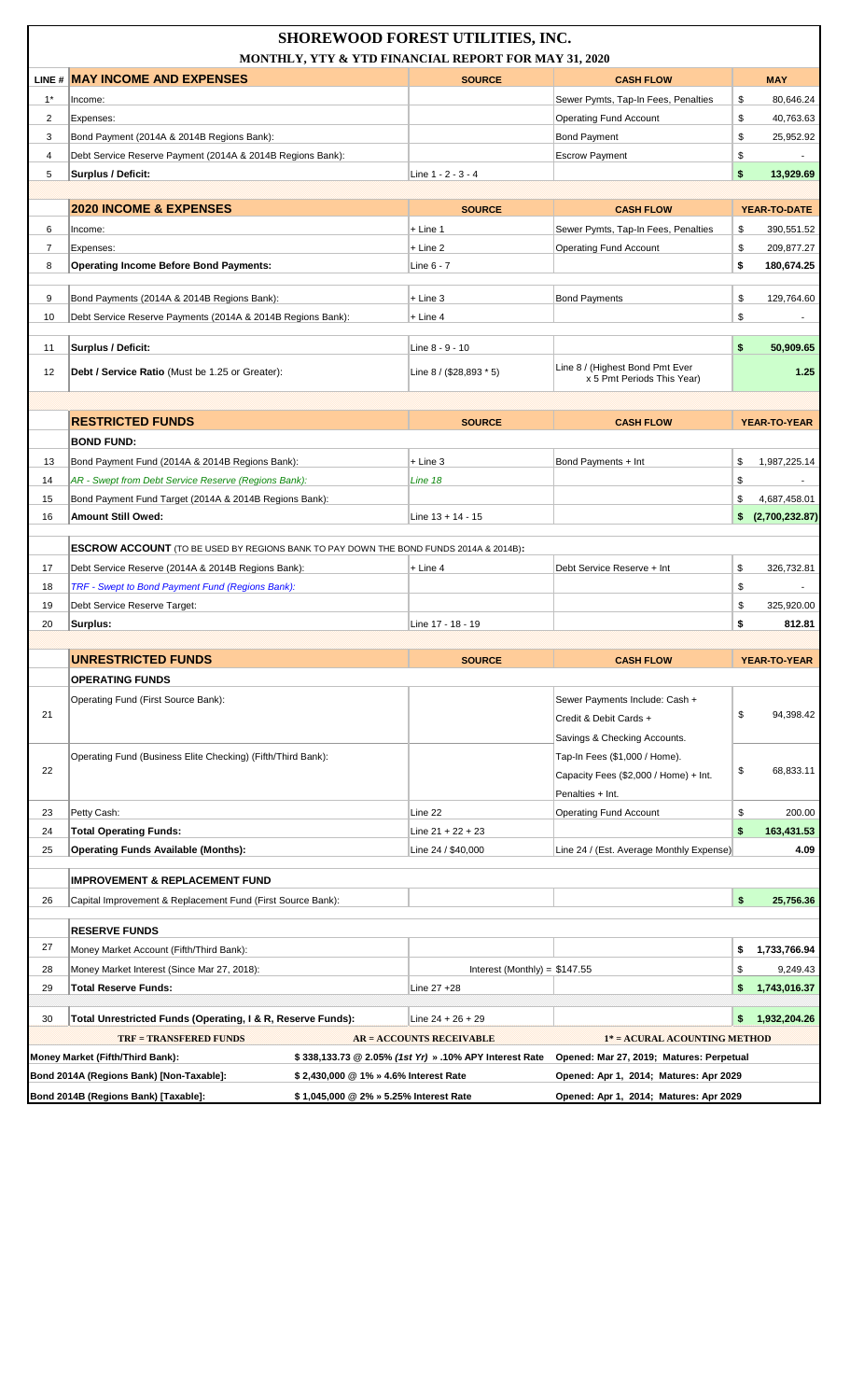|                | <b>SHOREWOOD FOREST UTILITIES, INC.</b><br>MONTHLY, YTY & YTD FINANCIAL REPORT FOR JUNE 30, 2020 |                                                       |                                          |                     |  |  |
|----------------|--------------------------------------------------------------------------------------------------|-------------------------------------------------------|------------------------------------------|---------------------|--|--|
|                | LINE # JUNE INCOME AND EXPENSES                                                                  | <b>SOURCE</b>                                         | <b>CASH FLOW</b>                         | <b>JUNE</b>         |  |  |
| $1^*$          | Income:                                                                                          |                                                       | Sewer Pymts, Tap-In Fees, Penalties      | 77,939.72<br>\$     |  |  |
| 2              | Expenses:                                                                                        |                                                       | <b>Operating Fund Account</b>            | \$<br>41,596.48     |  |  |
| 3              | Bond Payment (2014A & 2014B Regions Bank):                                                       |                                                       | <b>Bond Payment</b>                      | \$<br>25,952.92     |  |  |
| 4              | Debt Service Reserve Payment (2014A & 2014B Regions Bank):                                       |                                                       | <b>Escrow Payment</b>                    | \$                  |  |  |
| 5              | <b>Surplus / Deficit:</b>                                                                        | Line 1 - 2 - 3 - 4                                    |                                          | \$<br>10,390.32     |  |  |
|                |                                                                                                  |                                                       |                                          |                     |  |  |
|                | <b>2020 INCOME &amp; EXPENSES</b>                                                                | <b>SOURCE</b>                                         | <b>CASH FLOW</b>                         | YEAR-TO-DATE        |  |  |
| 6              | Income:                                                                                          | $+$ Line 1                                            | Sewer Pymts, Tap-In Fees, Penalties      | \$<br>468,491.24    |  |  |
| $\overline{7}$ | Expenses:                                                                                        | + Line 2                                              | <b>Operating Fund Account</b>            | \$<br>251,473.75    |  |  |
| 8              | <b>Operating Income Before Bond Payments:</b>                                                    | Line 6 - 7                                            |                                          | \$<br>217,017.49    |  |  |
|                |                                                                                                  |                                                       |                                          |                     |  |  |
| 9              | Bond Payments (2014A & 2014B Regions Bank):                                                      | $+$ Line 3                                            | <b>Bond Payments</b>                     | \$<br>155,717.52    |  |  |
| 10             | Debt Service Reserve Payments (2014A & 2014B Regions Bank):                                      | $+$ Line 4                                            |                                          | \$                  |  |  |
| 11             | Surplus / Deficit:                                                                               | Line 8 - 9 - 10                                       |                                          | \$<br>61,299.97     |  |  |
|                |                                                                                                  |                                                       | Line 8 / (Highest Bond Pmt Ever          |                     |  |  |
| 12             | <b>Debt / Service Ratio</b> (Must be 1.25 or Greater):                                           | Line $8 / (28,893 * 6)$                               | x 6 Pmt Periods This Year)               | 1.25                |  |  |
|                |                                                                                                  |                                                       |                                          |                     |  |  |
|                | <b>RESTRICTED FUNDS</b>                                                                          | <b>SOURCE</b>                                         | <b>CASH FLOW</b>                         | YEAR-TO-YEAR        |  |  |
|                | <b>BOND FUND:</b>                                                                                |                                                       |                                          |                     |  |  |
| 13             | Bond Payment Fund (2014A & 2014B Regions Bank):                                                  | $+$ Line 3                                            | Bond Payments + Int                      | \$<br>2,013,179.38  |  |  |
| 14             | AR - Swept from Debt Service Reserve (Regions Bank):                                             | Line 18                                               |                                          | \$                  |  |  |
| 15             | Bond Payment Fund Target (2014A & 2014B Regions Bank):                                           |                                                       |                                          | \$<br>4,687,458.01  |  |  |
| 16             | <b>Amount Still Owed:</b>                                                                        | Line $13 + 14 - 15$                                   |                                          | \$(2,674,278.63)    |  |  |
|                |                                                                                                  |                                                       |                                          |                     |  |  |
|                | <b>ESCROW ACCOUNT</b> (TO BE USED BY REGIONS BANK TO PAY DOWN THE BOND FUNDS 2014A & 2014B):     |                                                       |                                          |                     |  |  |
| 17             | Debt Service Reserve (2014A & 2014B Regions Bank):                                               | $+$ Line 4                                            | Debt Service Reserve + Int               | \$<br>326,735.59    |  |  |
| 18             | TRF - Swept to Bond Payment Fund (Regions Bank):                                                 |                                                       |                                          | \$                  |  |  |
| 19             | Debt Service Reserve Target:                                                                     |                                                       |                                          | \$<br>325,920.00    |  |  |
| 20             | Surplus:                                                                                         | Line 17 - 18 - 19                                     |                                          | \$<br>815.59        |  |  |
|                |                                                                                                  |                                                       |                                          |                     |  |  |
|                | <b>UNRESTRICTED FUNDS</b>                                                                        | <b>SOURCE</b>                                         | <b>CASH FLOW</b>                         | YEAR-TO-YEAR        |  |  |
|                | <b>OPERATING FUNDS</b>                                                                           |                                                       |                                          |                     |  |  |
|                | Operating Fund (First Source Bank):                                                              |                                                       | Sewer Payments Include: Cash +           |                     |  |  |
| 21             |                                                                                                  |                                                       | Credit & Debit Cards +                   | \$<br>102,121.70    |  |  |
|                |                                                                                                  |                                                       | Savings & Checking Accounts.             |                     |  |  |
|                | Operating Fund (Business Elite Checking) (Fifth/Third Bank):                                     |                                                       | Tap-In Fees (\$1,000 / Home).            |                     |  |  |
| 22             |                                                                                                  |                                                       | Capacity Fees (\$2,000 / Home) + Int.    | \$<br>47,838.29     |  |  |
|                |                                                                                                  |                                                       | Penalties + Int.                         |                     |  |  |
| 23             | Petty Cash:                                                                                      | Line 22                                               | <b>Operating Fund Account</b>            | \$<br>200.00        |  |  |
| 24             | <b>Total Operating Funds:</b>                                                                    | Line 21 + 22 + 23                                     |                                          | \$<br>150,159.99    |  |  |
| 25             | <b>Operating Funds Available (Months):</b>                                                       | Line 24 / \$40,000                                    | Line 24 / (Est. Average Monthly Expense) | 3.75                |  |  |
|                | <b>IMPROVEMENT &amp; REPLACEMENT FUND</b>                                                        |                                                       |                                          |                     |  |  |
|                | Capital Improvement & Replacement Fund (First Source Bank):                                      |                                                       |                                          |                     |  |  |
| 26             | AR - JUN 30; \$50,000.00 - Money Market Account (Fifth/Third Bank):                              | Line 27                                               |                                          | \$<br>71,366.15     |  |  |
|                |                                                                                                  |                                                       |                                          |                     |  |  |
|                | <b>RESERVE FUNDS</b>                                                                             |                                                       |                                          |                     |  |  |
| 27             | Money Market Account (Fifth/Third Bank):                                                         |                                                       |                                          | \$<br>1,683,766.94  |  |  |
|                | TRF - JUN 30; \$50,000.00 - Capital I & R Fund (First Source Bank):                              |                                                       |                                          |                     |  |  |
| 28             | Money Market Interest (Since Mar 27, 2018):                                                      | Interest (Monthly) = $$71.34$                         |                                          | \$<br>9,320.77      |  |  |
| 29             | <b>Total Reserve Funds:</b>                                                                      | Line 27 +28                                           |                                          | 1,693,087.71<br>\$. |  |  |
|                |                                                                                                  |                                                       |                                          |                     |  |  |
| 30             | Total Unrestricted Funds (Operating, I & R, Reserve Funds):                                      | Line $24 + 26 + 30$                                   |                                          | \$.<br>1,914,613.85 |  |  |
|                | <b>TRF = TRANSFERED FUNDS</b>                                                                    | <b>AR = ACCOUNTS RECEIVABLE</b>                       | 1* = ACURAL ACOUNTING METHOD             |                     |  |  |
|                | Money Market (Fifth/Third Bank):                                                                 | \$338,133.73 @ 2.05% (1st Yr) ».05% APY Interest Rate | Opened: Mar 27, 2019; Matures: Perpetual |                     |  |  |
|                | Bond 2014A (Regions Bank) [Non-Taxable]:<br>\$2,430,000 @ 1% » 4.6% Interest Rate                |                                                       | Opened: Apr 1, 2014; Matures: Apr 2029   |                     |  |  |
|                | Bond 2014B (Regions Bank) [Taxable]:<br>\$1,045,000 @ 2% » 5.25% Interest Rate                   |                                                       | Opened: Apr 1, 2014; Matures: Apr 2029   |                     |  |  |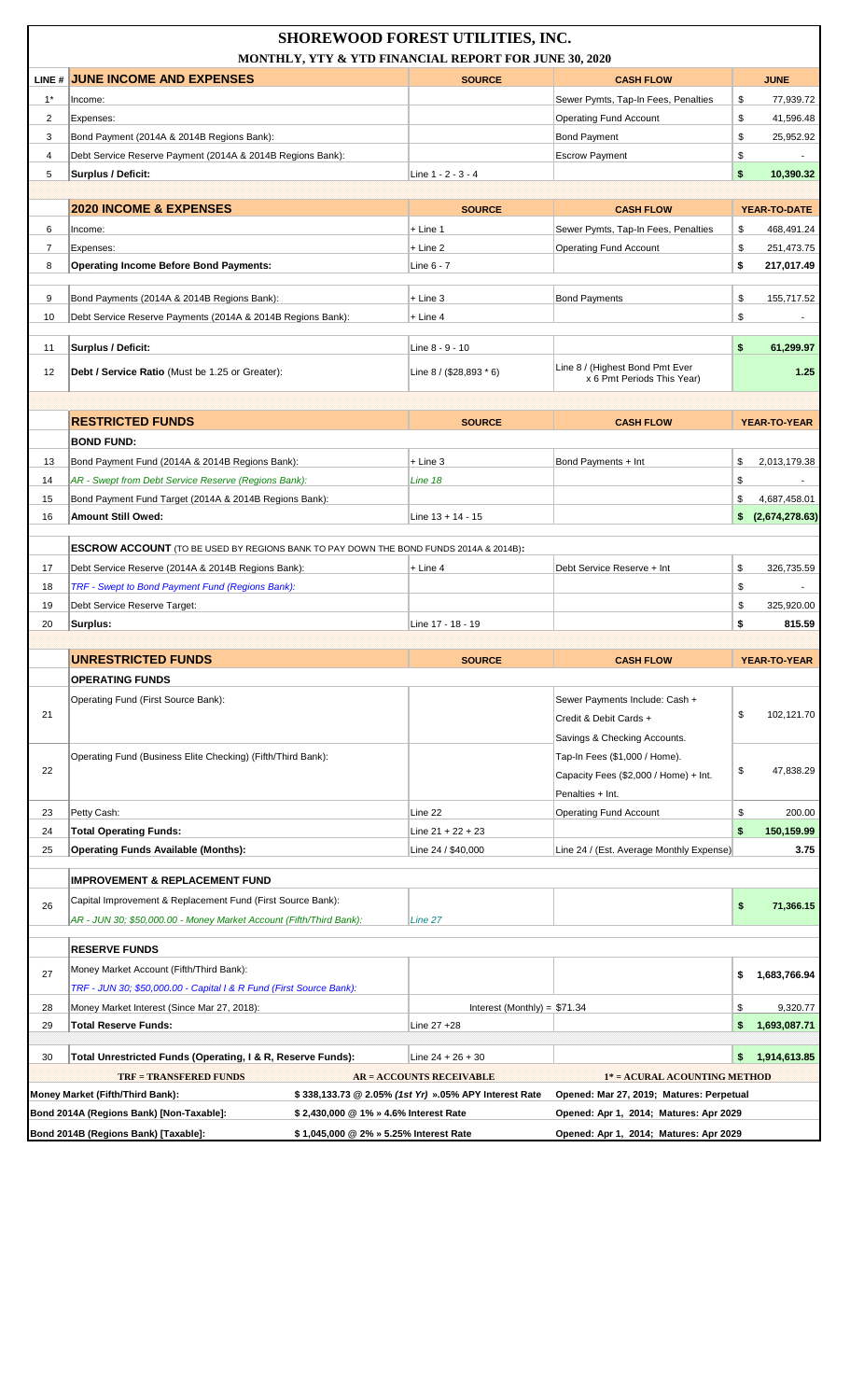|                | <b>SHOREWOOD FOREST UTILITIES, INC.</b><br>MONTHLY, YTY & YTD FINANCIAL REPORT FOR JULY 31, 2020       |                                                                                  |                                                        |                                                                                  |          |                      |
|----------------|--------------------------------------------------------------------------------------------------------|----------------------------------------------------------------------------------|--------------------------------------------------------|----------------------------------------------------------------------------------|----------|----------------------|
| LINE #         | <b>JULY INCOME AND EXPENSES</b>                                                                        |                                                                                  | <b>SOURCE</b>                                          | <b>CASH FLOW</b>                                                                 |          | <b>JULY</b>          |
| $1^*$          | Income:                                                                                                |                                                                                  |                                                        | Sewer Pymts, Tap-In Fees, Penalties                                              | \$       | 79,172.32            |
| 2              | Expenses:                                                                                              |                                                                                  |                                                        | <b>Operating Fund Account</b>                                                    | \$       | 41,741.37            |
| 3              | Bond Payment (2014A & 2014B Regions Bank):                                                             |                                                                                  |                                                        | <b>Bond Payment</b>                                                              | \$       | 27,019.58            |
| 4              | Debt Service Reserve Payment (2014A & 2014B Regions Bank):                                             |                                                                                  |                                                        | <b>Escrow Payment</b>                                                            | \$       |                      |
| 5              | Surplus / Deficit:                                                                                     |                                                                                  | Line 1 - 2 - 3 - 4                                     |                                                                                  | \$       | 10,411.37            |
|                |                                                                                                        |                                                                                  |                                                        |                                                                                  |          |                      |
|                | <b>2020 INCOME &amp; EXPENSES</b>                                                                      |                                                                                  | <b>SOURCE</b>                                          | <b>CASH FLOW</b>                                                                 |          | YEAR-TO-DATE         |
| 6              | Income:                                                                                                |                                                                                  | $+$ Line 1                                             | Sewer Pymts, Tap-In Fees, Penalties                                              | \$       | 547,663.56           |
| $\overline{7}$ | Expenses:                                                                                              |                                                                                  | $+$ Line 2                                             | <b>Operating Fund Account</b>                                                    | \$       | 293,215.12           |
| 8              | <b>Operating Income Before Bond Payments:</b>                                                          |                                                                                  | Line 6 - 7                                             |                                                                                  | \$       | 254,448.44           |
| 9              | Bond Payments (2014A & 2014B Regions Bank):                                                            |                                                                                  | $+$ Line 3                                             | <b>Bond Payments</b>                                                             | \$       | 182,737.10           |
| 10             | Debt Service Reserve Payments (2014A & 2014B Regions Bank):                                            |                                                                                  | $+$ Line 4                                             |                                                                                  | \$       |                      |
|                |                                                                                                        |                                                                                  |                                                        |                                                                                  |          |                      |
| 11             | Surplus / Deficit:                                                                                     |                                                                                  | Line 8 - 9 - 10                                        |                                                                                  | \$       | 71,711.34            |
| 12             | <b>Debt / Service Ratio</b> (Must be 1.25 or Greater):                                                 |                                                                                  | Line 8 / (\$28,893 * 7)                                | Line 8 / (Highest Bond Pmt Ever<br>x 7 Pmt Periods This Year)                    |          | 1.26                 |
|                |                                                                                                        |                                                                                  |                                                        |                                                                                  |          |                      |
|                | <b>RESTRICTED FUNDS</b>                                                                                |                                                                                  | <b>SOURCE</b>                                          | <b>CASH FLOW</b>                                                                 |          | YEAR-TO-YEAR         |
|                | <b>BOND FUND:</b>                                                                                      |                                                                                  |                                                        |                                                                                  |          |                      |
| 13             | Bond Payment Fund (2014A & 2014B Regions Bank):                                                        |                                                                                  | $+$ Line 3                                             | Bond Payments + Int                                                              | \$       | 2,040,200.48         |
| 14             | AR - Swept from Debt Service Reserve (Regions Bank):                                                   |                                                                                  | Line 18                                                |                                                                                  | \$       | 818.28               |
| 15             | Bond Payment Fund Target (2014A & 2014B Regions Bank):                                                 |                                                                                  |                                                        |                                                                                  | \$       | 4,687,458.01         |
| 16             | <b>Amount Still Owed:</b>                                                                              |                                                                                  | Line $13 + 14 - 15$                                    |                                                                                  | \$       | (2,646,439.25)       |
|                |                                                                                                        |                                                                                  |                                                        |                                                                                  |          |                      |
|                | ESCROW ACCOUNT (TO BE USED BY REGIONS BANK TO PAY DOWN THE BOND FUNDS 2014A & 2014B):                  |                                                                                  |                                                        | Debt Service Reserve + Int                                                       |          |                      |
| 17<br>18       | Debt Service Reserve (2014A & 2014B Regions Bank):<br>TRF - Swept to Bond Payment Fund (Regions Bank): |                                                                                  | + Line 4                                               |                                                                                  | \$<br>\$ | 326,738.28<br>818.28 |
| 19             | Debt Service Reserve Target:                                                                           |                                                                                  |                                                        |                                                                                  | \$       | 325,920.00           |
| 20             | Surplus:                                                                                               |                                                                                  | Line 17 - 18 - 19                                      |                                                                                  | \$       | 0.00                 |
|                | <b>UNRESTRICTED FUNDS</b>                                                                              |                                                                                  |                                                        |                                                                                  |          |                      |
|                |                                                                                                        |                                                                                  | <b>SOURCE</b>                                          | <b>CASH FLOW</b>                                                                 |          | YEAR-TO-YEAR         |
|                | <b>OPERATING FUNDS</b>                                                                                 |                                                                                  |                                                        |                                                                                  |          |                      |
| 21             | Operating Fund (First Source Bank):                                                                    |                                                                                  |                                                        | Sewer Payments Include: Cash +                                                   | \$       | 111,104.12           |
|                |                                                                                                        |                                                                                  |                                                        | Credit & Debit Cards +                                                           |          |                      |
|                |                                                                                                        |                                                                                  |                                                        | Savings & Checking Accounts.                                                     |          |                      |
| 22             | Operating Fund (Business Elite Checking) (Fifth/Third Bank):                                           |                                                                                  |                                                        | Tap-In Fees (\$1,000 / Home).<br>Capacity Fees (\$2,000 / Home) + Int.           | \$       | 36,799.84            |
|                |                                                                                                        |                                                                                  |                                                        | Penalties + Int.                                                                 |          |                      |
| 23             | Petty Cash:                                                                                            |                                                                                  | Line 22                                                | <b>Operating Fund Account</b>                                                    | \$       | 200.00               |
| 24             | <b>Total Operating Funds:</b>                                                                          |                                                                                  | Line $21 + 22 + 23$                                    |                                                                                  | \$       | 148,103.96           |
| 25             | <b>Operating Funds Available (Months):</b>                                                             |                                                                                  | Line 24 / \$40,000                                     | Line 24 / (Est. Average Monthly Expense)                                         |          | 3.70                 |
|                | <b>IMPROVEMENT &amp; REPLACEMENT FUND</b>                                                              |                                                                                  |                                                        |                                                                                  |          |                      |
| 26             | Capital Improvement & Replacement Fund (First Source Bank):                                            |                                                                                  |                                                        |                                                                                  | \$       | 13,804.86            |
|                | <b>RESERVE FUNDS</b>                                                                                   |                                                                                  |                                                        |                                                                                  |          |                      |
| 27             | Money Market Account (Fifth/Third Bank):                                                               |                                                                                  |                                                        |                                                                                  | \$       | 1,683,756.19         |
| 28             | Money Market Interest (Since Mar 27, 2018):                                                            |                                                                                  | Interest (Monthly) = $$71.68$                          |                                                                                  | \$       | 9,392.45             |
| 29             | <b>Total Reserve Funds:</b>                                                                            |                                                                                  | Line 27 +28                                            |                                                                                  | \$       | 1,693,148.64         |
|                |                                                                                                        |                                                                                  |                                                        |                                                                                  |          |                      |
| 30             | Total Unrestricted Funds (Operating, I & R, Reserve Funds):                                            |                                                                                  | Line $24 + 26 + 29$                                    |                                                                                  | \$       | 1,855,057.46         |
|                | <b>TRF = TRANSFERED FUNDS</b>                                                                          |                                                                                  | <b>AR = ACCOUNTS RECEIVABLE</b>                        | 1* = ACURAL ACOUNTING METHOD                                                     |          |                      |
|                | Money Market (Fifth/Third Bank):                                                                       |                                                                                  | \$338,133.73 @ 2.05% (1st Yr) » .05% APY Interest Rate | Opened: Mar 27, 2019; Matures: Perpetual                                         |          |                      |
|                | Bond 2014A (Regions Bank) [Non-Taxable]:<br>Bond 2014B (Regions Bank) [Taxable]:                       | \$ 2,430,000 @ 1% » 4.6% Interest Rate<br>\$1,045,000 @ 2% » 5.25% Interest Rate |                                                        | Opened: Apr 1, 2014; Matures: Apr 2029<br>Opened: Apr 1, 2014; Matures: Apr 2029 |          |                      |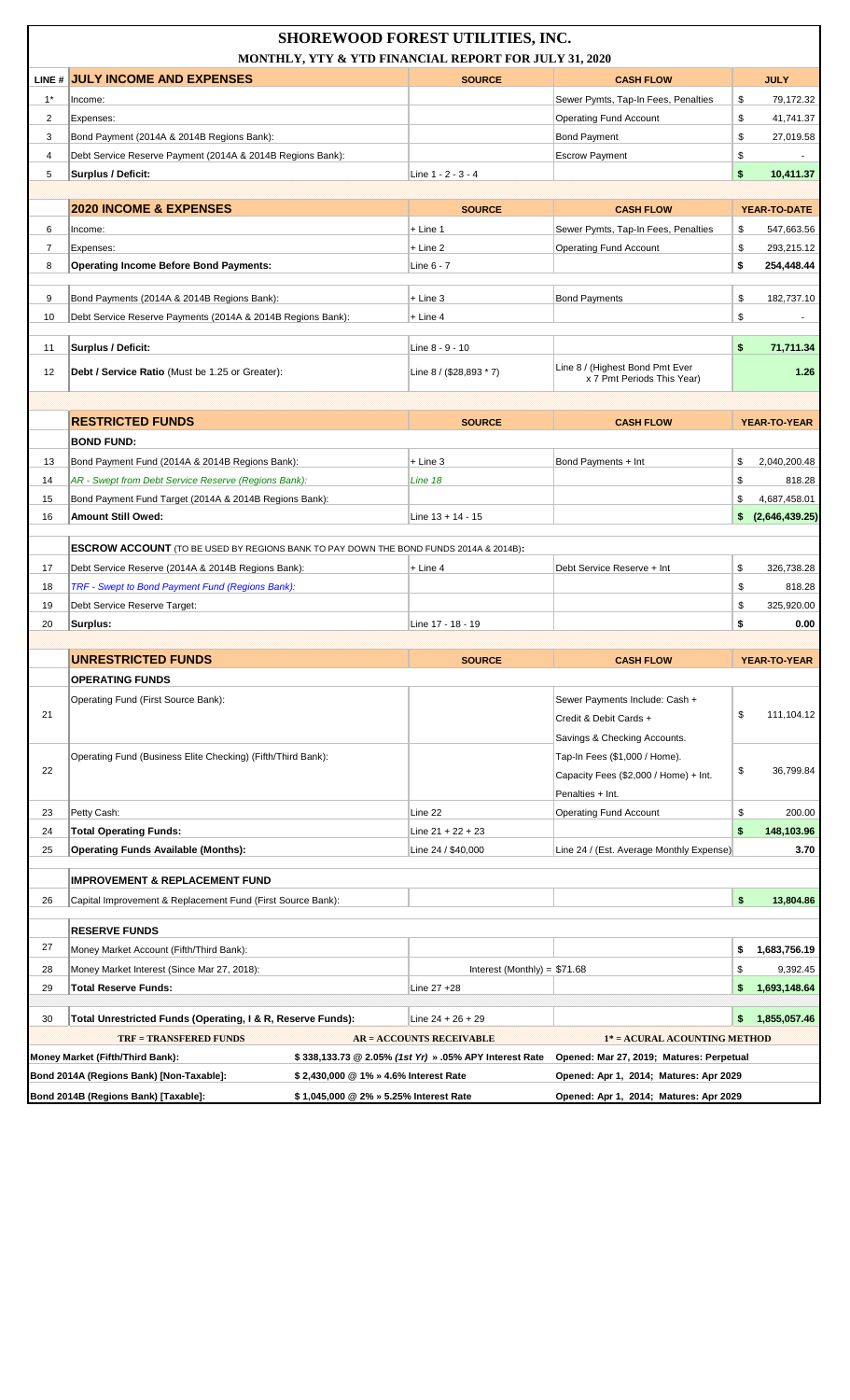|                | <b>SHOREWOOD FOREST UTILITIES, INC.</b><br>MONTHLY, YTY & YTD FINANCIAL REPORT FOR AUGUST 31, 2020                                   |                                                        |                                                                          |    |                          |  |
|----------------|--------------------------------------------------------------------------------------------------------------------------------------|--------------------------------------------------------|--------------------------------------------------------------------------|----|--------------------------|--|
|                | LINE # AUGUST INCOME AND EXPENSES                                                                                                    | <b>SOURCE</b>                                          | <b>CASH FLOW</b>                                                         |    | <b>AUGUST</b>            |  |
| $1^*$          | Income:                                                                                                                              |                                                        | Sewer Pymts, Tap-In Fees, Penalties                                      | \$ | 83,063.27                |  |
| 2              | Expenses:                                                                                                                            |                                                        | <b>Operating Fund Account</b>                                            | \$ | 35,100.74                |  |
| 3              | Bond Payment (2014A & 2014B Regions Bank):                                                                                           |                                                        | <b>Bond Payment</b>                                                      | \$ | 26,486.25                |  |
| $\overline{4}$ | Debt Service Reserve Payment (2014A & 2014B Regions Bank):                                                                           |                                                        | <b>Escrow Payment</b>                                                    | \$ |                          |  |
| 5              | Surplus / Deficit:                                                                                                                   | Line 1 - 2 - 3 - 4                                     |                                                                          | \$ | 21,476.28                |  |
|                |                                                                                                                                      |                                                        |                                                                          |    |                          |  |
|                | <b>2020 INCOME &amp; EXPENSES</b>                                                                                                    | <b>SOURCE</b>                                          | <b>CASH FLOW</b>                                                         |    | YEAR-TO-DATE             |  |
| 6              | Income:                                                                                                                              | $+$ Line 1                                             | Sewer Pymts, Tap-In Fees, Penalties                                      | \$ | 630,726.83               |  |
| $\overline{7}$ | Expenses:                                                                                                                            | $+$ Line 2                                             | <b>Operating Fund Account</b>                                            | \$ | 328,315.86               |  |
| 8              | <b>Operating Income Before Bond Payments:</b>                                                                                        | Line 6 - 7                                             |                                                                          | \$ | 302,410.97               |  |
|                |                                                                                                                                      |                                                        |                                                                          |    |                          |  |
| 9              | Bond Payments (2014A & 2014B Regions Bank):                                                                                          | $+$ Line 3                                             | <b>Bond Payments</b>                                                     | \$ | 209.223.35               |  |
| 10             | Debt Service Reserve Payments (2014A & 2014B Regions Bank):                                                                          | $+$ Line 4                                             |                                                                          | \$ |                          |  |
| 11             | Surplus / Deficit:                                                                                                                   | Line 8 - 9 - 10                                        |                                                                          | \$ | 93,187.62                |  |
| 12             | <b>Debt / Service Ratio</b> (Must be 1.25 or Greater):                                                                               | Line $8 / (28,893 * 8)$                                | Line 8 / (Highest Bond Pmt Ever<br>x 8 Pmt Periods This Year)            |    | 1.31                     |  |
|                |                                                                                                                                      |                                                        |                                                                          |    |                          |  |
|                | <b>RESTRICTED FUNDS</b>                                                                                                              | <b>SOURCE</b>                                          | <b>CASH FLOW</b>                                                         |    | YEAR-TO-YEAR             |  |
|                | <b>BOND FUND:</b>                                                                                                                    |                                                        |                                                                          |    |                          |  |
| 13             | Bond Payment Fund (2014A & 2014B Regions Bank):                                                                                      | $+$ Line 3                                             | Bond Payments + Int                                                      | \$ | 2,067,505.55             |  |
| 14             | AR - Swept from Debt Service Reserve (Regions Bank):                                                                                 | Line 18                                                |                                                                          | \$ |                          |  |
| 15             | Bond Payment Fund Target (2014A & 2014B Regions Bank):                                                                               |                                                        |                                                                          | \$ | 4,687,458.01             |  |
| 16             | Amount Still Owed:                                                                                                                   | Line $13 + 14 - 15$                                    |                                                                          | \$ | (2,619,952.46)           |  |
|                |                                                                                                                                      |                                                        |                                                                          |    |                          |  |
|                | <b>ESCROW ACCOUNT</b> (TO BE USED BY REGIONS BANK TO PAY DOWN THE BOND FUNDS 2014A & 2014B):                                         |                                                        |                                                                          |    |                          |  |
| 17             | Debt Service Reserve (2014A & 2014B Regions Bank):                                                                                   | + Line 4                                               | Debt Service Reserve + Int                                               | \$ | 325,922.77               |  |
| 18             | TRF - Swept to Bond Payment Fund (Regions Bank):                                                                                     |                                                        |                                                                          | \$ | $\overline{\phantom{a}}$ |  |
| 19             | Debt Service Reserve Target:                                                                                                         |                                                        |                                                                          | \$ | 325,920.00               |  |
| 20             | Surplus:                                                                                                                             | Line 17 - 18 - 19                                      |                                                                          | \$ | 2.77                     |  |
|                |                                                                                                                                      |                                                        |                                                                          |    |                          |  |
|                | <b>UNRESTRICTED FUNDS</b>                                                                                                            | <b>SOURCE</b>                                          | <b>CASH FLOW</b>                                                         |    | <b>YEAR-TO-YEAR</b>      |  |
|                | <b>OPERATING FUNDS</b>                                                                                                               |                                                        |                                                                          |    |                          |  |
|                | Operating Fund (First Source Bank):                                                                                                  |                                                        | Sewer Payments Include: Cash +                                           |    |                          |  |
| 21             |                                                                                                                                      |                                                        | Credit & Debit Cards +                                                   | \$ | 117,585.75               |  |
|                |                                                                                                                                      |                                                        | Savings & Checking Accounts.                                             |    |                          |  |
|                | Operating Fund (Business Elite Checking) (Fifth/Third Bank):                                                                         |                                                        | Tap-In Fees (\$1,000 / Home).                                            |    |                          |  |
| 22             | AR - AUG 6: \$100,000.00 - Money Market Account (Fifth/Third Bank):                                                                  | Line 27                                                | Capacity Fees (\$2,000 / Home) + Int.                                    | \$ | 109,734.46               |  |
|                |                                                                                                                                      |                                                        | Penalties + Int.                                                         |    |                          |  |
| 23             | Petty Cash:                                                                                                                          | Line 22                                                | <b>Operating Fund Account</b>                                            | \$ | 200.00                   |  |
| 24             | <b>Total Operating Funds:</b>                                                                                                        | Line $21 + 22 + 23$                                    |                                                                          | \$ | 227,520.21               |  |
| 25             | <b>Operating Funds Available (Months):</b>                                                                                           | Line 24 / \$40,000                                     | Line 24 / (Est. Average Monthly Expense)                                 |    | 5.69                     |  |
|                | <b>IMPROVEMENT &amp; REPLACEMENT FUND</b>                                                                                            |                                                        |                                                                          |    |                          |  |
| 26             | Capital Improvement & Replacement Fund (First Source Bank):                                                                          |                                                        | Capacity Fees (\$2,000 / Home) + Int                                     |    |                          |  |
|                | AR - AUG 6; \$42,939.96 - Money Market Account (Fifth/Third Bank):                                                                   | Line 27                                                |                                                                          | \$ | 13,806.15                |  |
|                |                                                                                                                                      |                                                        |                                                                          |    |                          |  |
|                | <b>RESERVE FUNDS</b>                                                                                                                 |                                                        |                                                                          |    |                          |  |
| 27             | Money Market Account (Fifth/Third Bank):                                                                                             |                                                        |                                                                          | \$ | 1,540,816.23             |  |
|                | TRF - AUG 6; \$100,000.00 - Operating Fund (Fifth/Third Bank):<br>TRF - AUG 6; \$42,939.96 - Capital I & R Fund (First Source Bank): |                                                        |                                                                          |    |                          |  |
| 28             | Money Market Interest (Since Mar 27, 2018):                                                                                          |                                                        | Interest (Monthly) = $$66.60$                                            | \$ | 9,459.05                 |  |
| 29             | <b>Total Reserve Funds:</b>                                                                                                          | Line 27 +28                                            |                                                                          | \$ | 1,550,275.28             |  |
|                |                                                                                                                                      |                                                        |                                                                          |    |                          |  |
| 30             | Total Unrestricted Funds (Operating, I & R, Reserve Funds):                                                                          | Line $24 + 26 + 29$                                    |                                                                          | \$ | 1,791,601.64             |  |
|                | <b>TRF = TRANSFERED FUNDS</b>                                                                                                        | <b>AR = ACCOUNTS RECEIVABLE</b>                        | 1* = ACURAL ACOUNTING METHOD<br>Opened: Mar 27, 2019; Matures: Perpetual |    |                          |  |
|                | Money Market (Fifth/Third Bank):<br>Bond 2014A (Regions Bank) [Non-Taxable]:<br>\$2,430,000 @ 1% » 4.6% Interest Rate                | \$338,133.73 @ 2.05% (1st Yr) » .05% APY Interest Rate | Opened: Apr 1, 2014; Matures: Apr 2029                                   |    |                          |  |
|                | Bond 2014B (Regions Bank) [Taxable]:<br>\$1,045,000 @ 2% » 5.25% Interest Rate                                                       |                                                        | Opened: Apr 1, 2014; Matures: Apr 2029                                   |    |                          |  |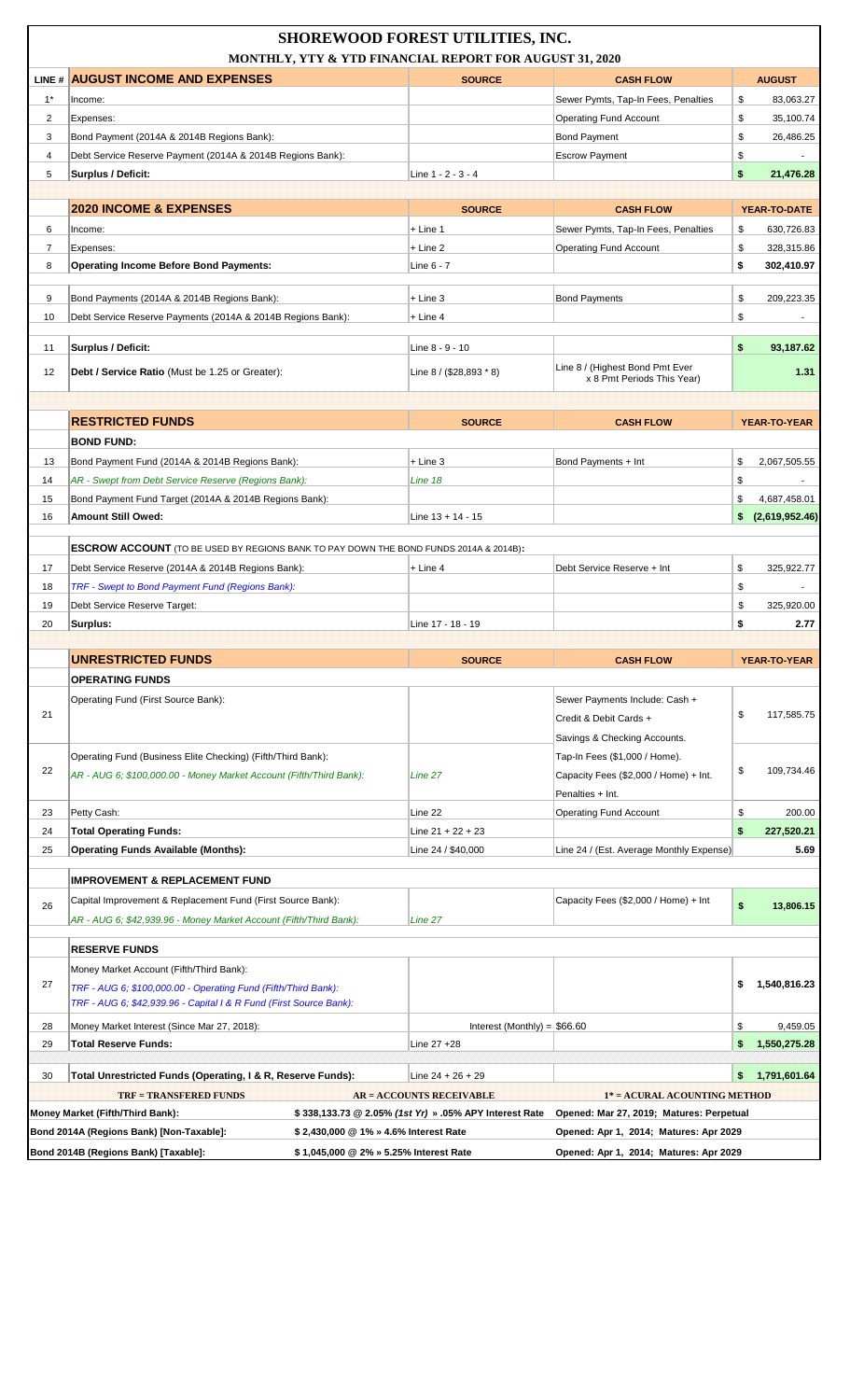| LINE # SEPTEMBER INCOME AND EXPENSES<br><b>SOURCE</b><br><b>SEPTEMBER</b><br><b>CASH FLOW</b><br>$1^*$<br>Sewer Pymts, Tap-In Fees, Penalties<br>\$<br>80,307.56<br>Income:<br>2<br>\$<br><b>Operating Fund Account</b><br>41,779.35<br>Expenses:<br>\$<br>3<br>Bond Payment (2014A & 2014B Regions Bank):<br><b>Bond Payment</b><br>26,486.25<br>\$<br>4<br>Debt Service Reserve Payment (2014A & 2014B Regions Bank):<br><b>Escrow Payment</b><br>\$<br>5<br>Surplus / Deficit:<br>Line 1 - 2 - 3 - 4<br>12,041.96<br><b>2020 INCOME &amp; EXPENSES</b><br><b>SOURCE</b><br><b>CASH FLOW</b><br>YEAR-TO-DATE<br>6<br>$+$ Line 1<br>Sewer Pymts, Tap-In Fees, Penalties<br>\$<br>711,034.39<br>Income:<br>$\overline{7}$<br>$+$ Line 2<br><b>Operating Fund Account</b><br>\$<br>370,095.21<br>Expenses:<br><b>Operating Income Before Bond Payments:</b><br>\$<br>340,939.18<br>8<br>Line 6 - 7<br>\$<br>9<br>Bond Payments (2014A & 2014B Regions Bank):<br>$+$ Line 3<br><b>Bond Payments</b><br>235,709.60<br>Debt Service Reserve Payments (2014A & 2014B Regions Bank):<br>\$<br>10<br>$+$ Line 4<br>Surplus / Deficit:<br>\$<br>105,229.58<br>11<br>Line 8 - 9 - 10<br>Line 8 / (Highest Bond Pmt Ever<br>12<br>Debt / Service Ratio (Must be 1.25 or Greater):<br>Line $8 / (28,893 * 9)$<br>1.31<br>x 9 Pmt Periods This Year)<br><b>RESTRICTED FUNDS</b><br><b>SOURCE</b><br><b>CASH FLOW</b><br>YEAR-TO-YEAR<br><b>BOND FUND:</b><br>13<br>Bond Payment Fund (2014A & 2014B Regions Bank):<br>$+$ Line 3<br>Bond Payments + Int<br>\$<br>2,093,992.43<br>14<br>AR - Swept from Debt Service Reserve (Regions Bank):<br>Line 18<br>\$<br>15<br>Bond Payment Fund Target (2014A & 2014B Regions Bank):<br>\$<br>4,687,458.01<br><b>Amount Still Owed:</b><br>(2,593,465.58)<br>16<br>Line $13 + 14 - 15$<br>\$<br><b>ESCROW ACCOUNT</b> (TO BE USED BY REGIONS BANK TO PAY DOWN THE BOND FUNDS 2014A & 2014B):<br>17<br>Debt Service Reserve (2014A & 2014B Regions Bank):<br>Debt Service Reserve + Int<br>\$<br>325,925.54<br>+ Line 4<br>TRF - Swept to Bond Payment Fund (Regions Bank):<br>18<br>\$<br>$\blacksquare$<br>\$<br>19<br>Debt Service Reserve Target:<br>325,920.00<br>\$<br>5.54<br>20<br>Surplus:<br>Line 17 - 18 - 19<br><b>UNRESTRICTED FUNDS</b><br><b>SOURCE</b><br><b>CASH FLOW</b><br>YEAR-TO-YEAR<br><b>OPERATING FUNDS</b><br>Operating Fund (First Source Bank):<br>Sewer Payments Include: Cash +<br>21<br>\$<br>125,810.60<br>Credit & Debit Cards +<br>Savings & Checking Accounts.<br>Operating Fund (Business Elite Checking) (Fifth/Third Bank):<br>Tap-In Fees (\$1,000 / Home).<br>22<br>\$<br>99,293.06<br>Capacity Fees (\$2,000 / Home) + Int.<br>Penalties + Int.<br>\$<br>Petty Cash:<br>Line 22<br><b>Operating Fund Account</b><br>200.00<br>23<br>\$<br>24<br><b>Total Operating Funds:</b><br>Line $21 + 22 + 23$<br>225,303.66<br><b>Operating Funds Available (Months):</b><br>25<br>Line 24 / \$40,000<br>Line 24 / (Est. Average Monthly Expense)<br>5.63<br><b>IMPROVEMENT &amp; REPLACEMENT FUND</b><br>\$<br>26<br>Capital Improvement & Replacement Fund (First Source Bank):<br>8,135.73<br><b>RESERVE FUNDS</b><br>27<br>Money Market Account (Fifth/Third Bank):<br>\$<br>1,540,805.48<br>28<br>Money Market Interest (Since Mar 27, 2018):<br>Interest (Monthly) = $$38.11$<br>\$<br>9,497.16<br>\$<br>1,550,302.64<br><b>Total Reserve Funds:</b><br>Line 27 +28<br>29<br>1,783,742.03<br>Total Unrestricted Funds (Operating, I & R, Reserve Funds):<br>\$<br>31<br>Line $24 + 26 + 29$<br><b>TRF = TRANSFERED FUNDS</b><br>1* = ACURAL ACOUNTING METHOD<br><b>AR = ACCOUNTS RECEIVABLE</b><br>Money Market (Fifth/Third Bank):<br>\$338,133.73 @ 2.05% (1st Yr) » .03% APY Interest Rate<br>Opened: Mar 27, 2019; Matures: Perpetual<br>Bond 2014A (Regions Bank) [Non-Taxable]:<br>Opened: Apr 1, 2014; Matures: Apr 2029<br>\$2,430,000 @ 1% » 4.6% Interest Rate | <b>SHOREWOOD FOREST UTILITIES, INC.</b><br>MONTHLY, YTY & YTD FINANCIAL REPORT FOR SEPTEMBER 30, 2020 |  |                                        |  |  |  |
|-------------------------------------------------------------------------------------------------------------------------------------------------------------------------------------------------------------------------------------------------------------------------------------------------------------------------------------------------------------------------------------------------------------------------------------------------------------------------------------------------------------------------------------------------------------------------------------------------------------------------------------------------------------------------------------------------------------------------------------------------------------------------------------------------------------------------------------------------------------------------------------------------------------------------------------------------------------------------------------------------------------------------------------------------------------------------------------------------------------------------------------------------------------------------------------------------------------------------------------------------------------------------------------------------------------------------------------------------------------------------------------------------------------------------------------------------------------------------------------------------------------------------------------------------------------------------------------------------------------------------------------------------------------------------------------------------------------------------------------------------------------------------------------------------------------------------------------------------------------------------------------------------------------------------------------------------------------------------------------------------------------------------------------------------------------------------------------------------------------------------------------------------------------------------------------------------------------------------------------------------------------------------------------------------------------------------------------------------------------------------------------------------------------------------------------------------------------------------------------------------------------------------------------------------------------------------------------------------------------------------------------------------------------------------------------------------------------------------------------------------------------------------------------------------------------------------------------------------------------------------------------------------------------------------------------------------------------------------------------------------------------------------------------------------------------------------------------------------------------------------------------------------------------------------------------------------------------------------------------------------------------------------------------------------------------------------------------------------------------------------------------------------------------------------------------------------------------------------------------------------------------------------------------------------------------------------------------------------------------------------------------------------------------------------------------------------------------------------------------------------------------------------------------------------------------------------------------------------------------------------------------------------------------------------------------------|-------------------------------------------------------------------------------------------------------|--|----------------------------------------|--|--|--|
|                                                                                                                                                                                                                                                                                                                                                                                                                                                                                                                                                                                                                                                                                                                                                                                                                                                                                                                                                                                                                                                                                                                                                                                                                                                                                                                                                                                                                                                                                                                                                                                                                                                                                                                                                                                                                                                                                                                                                                                                                                                                                                                                                                                                                                                                                                                                                                                                                                                                                                                                                                                                                                                                                                                                                                                                                                                                                                                                                                                                                                                                                                                                                                                                                                                                                                                                                                                                                                                                                                                                                                                                                                                                                                                                                                                                                                                                                                                                           |                                                                                                       |  |                                        |  |  |  |
|                                                                                                                                                                                                                                                                                                                                                                                                                                                                                                                                                                                                                                                                                                                                                                                                                                                                                                                                                                                                                                                                                                                                                                                                                                                                                                                                                                                                                                                                                                                                                                                                                                                                                                                                                                                                                                                                                                                                                                                                                                                                                                                                                                                                                                                                                                                                                                                                                                                                                                                                                                                                                                                                                                                                                                                                                                                                                                                                                                                                                                                                                                                                                                                                                                                                                                                                                                                                                                                                                                                                                                                                                                                                                                                                                                                                                                                                                                                                           |                                                                                                       |  |                                        |  |  |  |
|                                                                                                                                                                                                                                                                                                                                                                                                                                                                                                                                                                                                                                                                                                                                                                                                                                                                                                                                                                                                                                                                                                                                                                                                                                                                                                                                                                                                                                                                                                                                                                                                                                                                                                                                                                                                                                                                                                                                                                                                                                                                                                                                                                                                                                                                                                                                                                                                                                                                                                                                                                                                                                                                                                                                                                                                                                                                                                                                                                                                                                                                                                                                                                                                                                                                                                                                                                                                                                                                                                                                                                                                                                                                                                                                                                                                                                                                                                                                           |                                                                                                       |  |                                        |  |  |  |
|                                                                                                                                                                                                                                                                                                                                                                                                                                                                                                                                                                                                                                                                                                                                                                                                                                                                                                                                                                                                                                                                                                                                                                                                                                                                                                                                                                                                                                                                                                                                                                                                                                                                                                                                                                                                                                                                                                                                                                                                                                                                                                                                                                                                                                                                                                                                                                                                                                                                                                                                                                                                                                                                                                                                                                                                                                                                                                                                                                                                                                                                                                                                                                                                                                                                                                                                                                                                                                                                                                                                                                                                                                                                                                                                                                                                                                                                                                                                           |                                                                                                       |  |                                        |  |  |  |
|                                                                                                                                                                                                                                                                                                                                                                                                                                                                                                                                                                                                                                                                                                                                                                                                                                                                                                                                                                                                                                                                                                                                                                                                                                                                                                                                                                                                                                                                                                                                                                                                                                                                                                                                                                                                                                                                                                                                                                                                                                                                                                                                                                                                                                                                                                                                                                                                                                                                                                                                                                                                                                                                                                                                                                                                                                                                                                                                                                                                                                                                                                                                                                                                                                                                                                                                                                                                                                                                                                                                                                                                                                                                                                                                                                                                                                                                                                                                           |                                                                                                       |  |                                        |  |  |  |
|                                                                                                                                                                                                                                                                                                                                                                                                                                                                                                                                                                                                                                                                                                                                                                                                                                                                                                                                                                                                                                                                                                                                                                                                                                                                                                                                                                                                                                                                                                                                                                                                                                                                                                                                                                                                                                                                                                                                                                                                                                                                                                                                                                                                                                                                                                                                                                                                                                                                                                                                                                                                                                                                                                                                                                                                                                                                                                                                                                                                                                                                                                                                                                                                                                                                                                                                                                                                                                                                                                                                                                                                                                                                                                                                                                                                                                                                                                                                           |                                                                                                       |  |                                        |  |  |  |
|                                                                                                                                                                                                                                                                                                                                                                                                                                                                                                                                                                                                                                                                                                                                                                                                                                                                                                                                                                                                                                                                                                                                                                                                                                                                                                                                                                                                                                                                                                                                                                                                                                                                                                                                                                                                                                                                                                                                                                                                                                                                                                                                                                                                                                                                                                                                                                                                                                                                                                                                                                                                                                                                                                                                                                                                                                                                                                                                                                                                                                                                                                                                                                                                                                                                                                                                                                                                                                                                                                                                                                                                                                                                                                                                                                                                                                                                                                                                           |                                                                                                       |  |                                        |  |  |  |
|                                                                                                                                                                                                                                                                                                                                                                                                                                                                                                                                                                                                                                                                                                                                                                                                                                                                                                                                                                                                                                                                                                                                                                                                                                                                                                                                                                                                                                                                                                                                                                                                                                                                                                                                                                                                                                                                                                                                                                                                                                                                                                                                                                                                                                                                                                                                                                                                                                                                                                                                                                                                                                                                                                                                                                                                                                                                                                                                                                                                                                                                                                                                                                                                                                                                                                                                                                                                                                                                                                                                                                                                                                                                                                                                                                                                                                                                                                                                           |                                                                                                       |  |                                        |  |  |  |
|                                                                                                                                                                                                                                                                                                                                                                                                                                                                                                                                                                                                                                                                                                                                                                                                                                                                                                                                                                                                                                                                                                                                                                                                                                                                                                                                                                                                                                                                                                                                                                                                                                                                                                                                                                                                                                                                                                                                                                                                                                                                                                                                                                                                                                                                                                                                                                                                                                                                                                                                                                                                                                                                                                                                                                                                                                                                                                                                                                                                                                                                                                                                                                                                                                                                                                                                                                                                                                                                                                                                                                                                                                                                                                                                                                                                                                                                                                                                           |                                                                                                       |  |                                        |  |  |  |
|                                                                                                                                                                                                                                                                                                                                                                                                                                                                                                                                                                                                                                                                                                                                                                                                                                                                                                                                                                                                                                                                                                                                                                                                                                                                                                                                                                                                                                                                                                                                                                                                                                                                                                                                                                                                                                                                                                                                                                                                                                                                                                                                                                                                                                                                                                                                                                                                                                                                                                                                                                                                                                                                                                                                                                                                                                                                                                                                                                                                                                                                                                                                                                                                                                                                                                                                                                                                                                                                                                                                                                                                                                                                                                                                                                                                                                                                                                                                           |                                                                                                       |  |                                        |  |  |  |
|                                                                                                                                                                                                                                                                                                                                                                                                                                                                                                                                                                                                                                                                                                                                                                                                                                                                                                                                                                                                                                                                                                                                                                                                                                                                                                                                                                                                                                                                                                                                                                                                                                                                                                                                                                                                                                                                                                                                                                                                                                                                                                                                                                                                                                                                                                                                                                                                                                                                                                                                                                                                                                                                                                                                                                                                                                                                                                                                                                                                                                                                                                                                                                                                                                                                                                                                                                                                                                                                                                                                                                                                                                                                                                                                                                                                                                                                                                                                           |                                                                                                       |  |                                        |  |  |  |
|                                                                                                                                                                                                                                                                                                                                                                                                                                                                                                                                                                                                                                                                                                                                                                                                                                                                                                                                                                                                                                                                                                                                                                                                                                                                                                                                                                                                                                                                                                                                                                                                                                                                                                                                                                                                                                                                                                                                                                                                                                                                                                                                                                                                                                                                                                                                                                                                                                                                                                                                                                                                                                                                                                                                                                                                                                                                                                                                                                                                                                                                                                                                                                                                                                                                                                                                                                                                                                                                                                                                                                                                                                                                                                                                                                                                                                                                                                                                           |                                                                                                       |  |                                        |  |  |  |
|                                                                                                                                                                                                                                                                                                                                                                                                                                                                                                                                                                                                                                                                                                                                                                                                                                                                                                                                                                                                                                                                                                                                                                                                                                                                                                                                                                                                                                                                                                                                                                                                                                                                                                                                                                                                                                                                                                                                                                                                                                                                                                                                                                                                                                                                                                                                                                                                                                                                                                                                                                                                                                                                                                                                                                                                                                                                                                                                                                                                                                                                                                                                                                                                                                                                                                                                                                                                                                                                                                                                                                                                                                                                                                                                                                                                                                                                                                                                           |                                                                                                       |  |                                        |  |  |  |
|                                                                                                                                                                                                                                                                                                                                                                                                                                                                                                                                                                                                                                                                                                                                                                                                                                                                                                                                                                                                                                                                                                                                                                                                                                                                                                                                                                                                                                                                                                                                                                                                                                                                                                                                                                                                                                                                                                                                                                                                                                                                                                                                                                                                                                                                                                                                                                                                                                                                                                                                                                                                                                                                                                                                                                                                                                                                                                                                                                                                                                                                                                                                                                                                                                                                                                                                                                                                                                                                                                                                                                                                                                                                                                                                                                                                                                                                                                                                           |                                                                                                       |  |                                        |  |  |  |
|                                                                                                                                                                                                                                                                                                                                                                                                                                                                                                                                                                                                                                                                                                                                                                                                                                                                                                                                                                                                                                                                                                                                                                                                                                                                                                                                                                                                                                                                                                                                                                                                                                                                                                                                                                                                                                                                                                                                                                                                                                                                                                                                                                                                                                                                                                                                                                                                                                                                                                                                                                                                                                                                                                                                                                                                                                                                                                                                                                                                                                                                                                                                                                                                                                                                                                                                                                                                                                                                                                                                                                                                                                                                                                                                                                                                                                                                                                                                           |                                                                                                       |  |                                        |  |  |  |
|                                                                                                                                                                                                                                                                                                                                                                                                                                                                                                                                                                                                                                                                                                                                                                                                                                                                                                                                                                                                                                                                                                                                                                                                                                                                                                                                                                                                                                                                                                                                                                                                                                                                                                                                                                                                                                                                                                                                                                                                                                                                                                                                                                                                                                                                                                                                                                                                                                                                                                                                                                                                                                                                                                                                                                                                                                                                                                                                                                                                                                                                                                                                                                                                                                                                                                                                                                                                                                                                                                                                                                                                                                                                                                                                                                                                                                                                                                                                           |                                                                                                       |  |                                        |  |  |  |
|                                                                                                                                                                                                                                                                                                                                                                                                                                                                                                                                                                                                                                                                                                                                                                                                                                                                                                                                                                                                                                                                                                                                                                                                                                                                                                                                                                                                                                                                                                                                                                                                                                                                                                                                                                                                                                                                                                                                                                                                                                                                                                                                                                                                                                                                                                                                                                                                                                                                                                                                                                                                                                                                                                                                                                                                                                                                                                                                                                                                                                                                                                                                                                                                                                                                                                                                                                                                                                                                                                                                                                                                                                                                                                                                                                                                                                                                                                                                           |                                                                                                       |  |                                        |  |  |  |
|                                                                                                                                                                                                                                                                                                                                                                                                                                                                                                                                                                                                                                                                                                                                                                                                                                                                                                                                                                                                                                                                                                                                                                                                                                                                                                                                                                                                                                                                                                                                                                                                                                                                                                                                                                                                                                                                                                                                                                                                                                                                                                                                                                                                                                                                                                                                                                                                                                                                                                                                                                                                                                                                                                                                                                                                                                                                                                                                                                                                                                                                                                                                                                                                                                                                                                                                                                                                                                                                                                                                                                                                                                                                                                                                                                                                                                                                                                                                           |                                                                                                       |  |                                        |  |  |  |
|                                                                                                                                                                                                                                                                                                                                                                                                                                                                                                                                                                                                                                                                                                                                                                                                                                                                                                                                                                                                                                                                                                                                                                                                                                                                                                                                                                                                                                                                                                                                                                                                                                                                                                                                                                                                                                                                                                                                                                                                                                                                                                                                                                                                                                                                                                                                                                                                                                                                                                                                                                                                                                                                                                                                                                                                                                                                                                                                                                                                                                                                                                                                                                                                                                                                                                                                                                                                                                                                                                                                                                                                                                                                                                                                                                                                                                                                                                                                           |                                                                                                       |  |                                        |  |  |  |
|                                                                                                                                                                                                                                                                                                                                                                                                                                                                                                                                                                                                                                                                                                                                                                                                                                                                                                                                                                                                                                                                                                                                                                                                                                                                                                                                                                                                                                                                                                                                                                                                                                                                                                                                                                                                                                                                                                                                                                                                                                                                                                                                                                                                                                                                                                                                                                                                                                                                                                                                                                                                                                                                                                                                                                                                                                                                                                                                                                                                                                                                                                                                                                                                                                                                                                                                                                                                                                                                                                                                                                                                                                                                                                                                                                                                                                                                                                                                           |                                                                                                       |  |                                        |  |  |  |
|                                                                                                                                                                                                                                                                                                                                                                                                                                                                                                                                                                                                                                                                                                                                                                                                                                                                                                                                                                                                                                                                                                                                                                                                                                                                                                                                                                                                                                                                                                                                                                                                                                                                                                                                                                                                                                                                                                                                                                                                                                                                                                                                                                                                                                                                                                                                                                                                                                                                                                                                                                                                                                                                                                                                                                                                                                                                                                                                                                                                                                                                                                                                                                                                                                                                                                                                                                                                                                                                                                                                                                                                                                                                                                                                                                                                                                                                                                                                           |                                                                                                       |  |                                        |  |  |  |
|                                                                                                                                                                                                                                                                                                                                                                                                                                                                                                                                                                                                                                                                                                                                                                                                                                                                                                                                                                                                                                                                                                                                                                                                                                                                                                                                                                                                                                                                                                                                                                                                                                                                                                                                                                                                                                                                                                                                                                                                                                                                                                                                                                                                                                                                                                                                                                                                                                                                                                                                                                                                                                                                                                                                                                                                                                                                                                                                                                                                                                                                                                                                                                                                                                                                                                                                                                                                                                                                                                                                                                                                                                                                                                                                                                                                                                                                                                                                           |                                                                                                       |  |                                        |  |  |  |
|                                                                                                                                                                                                                                                                                                                                                                                                                                                                                                                                                                                                                                                                                                                                                                                                                                                                                                                                                                                                                                                                                                                                                                                                                                                                                                                                                                                                                                                                                                                                                                                                                                                                                                                                                                                                                                                                                                                                                                                                                                                                                                                                                                                                                                                                                                                                                                                                                                                                                                                                                                                                                                                                                                                                                                                                                                                                                                                                                                                                                                                                                                                                                                                                                                                                                                                                                                                                                                                                                                                                                                                                                                                                                                                                                                                                                                                                                                                                           |                                                                                                       |  |                                        |  |  |  |
|                                                                                                                                                                                                                                                                                                                                                                                                                                                                                                                                                                                                                                                                                                                                                                                                                                                                                                                                                                                                                                                                                                                                                                                                                                                                                                                                                                                                                                                                                                                                                                                                                                                                                                                                                                                                                                                                                                                                                                                                                                                                                                                                                                                                                                                                                                                                                                                                                                                                                                                                                                                                                                                                                                                                                                                                                                                                                                                                                                                                                                                                                                                                                                                                                                                                                                                                                                                                                                                                                                                                                                                                                                                                                                                                                                                                                                                                                                                                           |                                                                                                       |  |                                        |  |  |  |
|                                                                                                                                                                                                                                                                                                                                                                                                                                                                                                                                                                                                                                                                                                                                                                                                                                                                                                                                                                                                                                                                                                                                                                                                                                                                                                                                                                                                                                                                                                                                                                                                                                                                                                                                                                                                                                                                                                                                                                                                                                                                                                                                                                                                                                                                                                                                                                                                                                                                                                                                                                                                                                                                                                                                                                                                                                                                                                                                                                                                                                                                                                                                                                                                                                                                                                                                                                                                                                                                                                                                                                                                                                                                                                                                                                                                                                                                                                                                           |                                                                                                       |  |                                        |  |  |  |
|                                                                                                                                                                                                                                                                                                                                                                                                                                                                                                                                                                                                                                                                                                                                                                                                                                                                                                                                                                                                                                                                                                                                                                                                                                                                                                                                                                                                                                                                                                                                                                                                                                                                                                                                                                                                                                                                                                                                                                                                                                                                                                                                                                                                                                                                                                                                                                                                                                                                                                                                                                                                                                                                                                                                                                                                                                                                                                                                                                                                                                                                                                                                                                                                                                                                                                                                                                                                                                                                                                                                                                                                                                                                                                                                                                                                                                                                                                                                           |                                                                                                       |  |                                        |  |  |  |
|                                                                                                                                                                                                                                                                                                                                                                                                                                                                                                                                                                                                                                                                                                                                                                                                                                                                                                                                                                                                                                                                                                                                                                                                                                                                                                                                                                                                                                                                                                                                                                                                                                                                                                                                                                                                                                                                                                                                                                                                                                                                                                                                                                                                                                                                                                                                                                                                                                                                                                                                                                                                                                                                                                                                                                                                                                                                                                                                                                                                                                                                                                                                                                                                                                                                                                                                                                                                                                                                                                                                                                                                                                                                                                                                                                                                                                                                                                                                           |                                                                                                       |  |                                        |  |  |  |
|                                                                                                                                                                                                                                                                                                                                                                                                                                                                                                                                                                                                                                                                                                                                                                                                                                                                                                                                                                                                                                                                                                                                                                                                                                                                                                                                                                                                                                                                                                                                                                                                                                                                                                                                                                                                                                                                                                                                                                                                                                                                                                                                                                                                                                                                                                                                                                                                                                                                                                                                                                                                                                                                                                                                                                                                                                                                                                                                                                                                                                                                                                                                                                                                                                                                                                                                                                                                                                                                                                                                                                                                                                                                                                                                                                                                                                                                                                                                           |                                                                                                       |  |                                        |  |  |  |
|                                                                                                                                                                                                                                                                                                                                                                                                                                                                                                                                                                                                                                                                                                                                                                                                                                                                                                                                                                                                                                                                                                                                                                                                                                                                                                                                                                                                                                                                                                                                                                                                                                                                                                                                                                                                                                                                                                                                                                                                                                                                                                                                                                                                                                                                                                                                                                                                                                                                                                                                                                                                                                                                                                                                                                                                                                                                                                                                                                                                                                                                                                                                                                                                                                                                                                                                                                                                                                                                                                                                                                                                                                                                                                                                                                                                                                                                                                                                           |                                                                                                       |  |                                        |  |  |  |
|                                                                                                                                                                                                                                                                                                                                                                                                                                                                                                                                                                                                                                                                                                                                                                                                                                                                                                                                                                                                                                                                                                                                                                                                                                                                                                                                                                                                                                                                                                                                                                                                                                                                                                                                                                                                                                                                                                                                                                                                                                                                                                                                                                                                                                                                                                                                                                                                                                                                                                                                                                                                                                                                                                                                                                                                                                                                                                                                                                                                                                                                                                                                                                                                                                                                                                                                                                                                                                                                                                                                                                                                                                                                                                                                                                                                                                                                                                                                           |                                                                                                       |  |                                        |  |  |  |
|                                                                                                                                                                                                                                                                                                                                                                                                                                                                                                                                                                                                                                                                                                                                                                                                                                                                                                                                                                                                                                                                                                                                                                                                                                                                                                                                                                                                                                                                                                                                                                                                                                                                                                                                                                                                                                                                                                                                                                                                                                                                                                                                                                                                                                                                                                                                                                                                                                                                                                                                                                                                                                                                                                                                                                                                                                                                                                                                                                                                                                                                                                                                                                                                                                                                                                                                                                                                                                                                                                                                                                                                                                                                                                                                                                                                                                                                                                                                           |                                                                                                       |  |                                        |  |  |  |
|                                                                                                                                                                                                                                                                                                                                                                                                                                                                                                                                                                                                                                                                                                                                                                                                                                                                                                                                                                                                                                                                                                                                                                                                                                                                                                                                                                                                                                                                                                                                                                                                                                                                                                                                                                                                                                                                                                                                                                                                                                                                                                                                                                                                                                                                                                                                                                                                                                                                                                                                                                                                                                                                                                                                                                                                                                                                                                                                                                                                                                                                                                                                                                                                                                                                                                                                                                                                                                                                                                                                                                                                                                                                                                                                                                                                                                                                                                                                           |                                                                                                       |  |                                        |  |  |  |
|                                                                                                                                                                                                                                                                                                                                                                                                                                                                                                                                                                                                                                                                                                                                                                                                                                                                                                                                                                                                                                                                                                                                                                                                                                                                                                                                                                                                                                                                                                                                                                                                                                                                                                                                                                                                                                                                                                                                                                                                                                                                                                                                                                                                                                                                                                                                                                                                                                                                                                                                                                                                                                                                                                                                                                                                                                                                                                                                                                                                                                                                                                                                                                                                                                                                                                                                                                                                                                                                                                                                                                                                                                                                                                                                                                                                                                                                                                                                           |                                                                                                       |  |                                        |  |  |  |
|                                                                                                                                                                                                                                                                                                                                                                                                                                                                                                                                                                                                                                                                                                                                                                                                                                                                                                                                                                                                                                                                                                                                                                                                                                                                                                                                                                                                                                                                                                                                                                                                                                                                                                                                                                                                                                                                                                                                                                                                                                                                                                                                                                                                                                                                                                                                                                                                                                                                                                                                                                                                                                                                                                                                                                                                                                                                                                                                                                                                                                                                                                                                                                                                                                                                                                                                                                                                                                                                                                                                                                                                                                                                                                                                                                                                                                                                                                                                           |                                                                                                       |  |                                        |  |  |  |
|                                                                                                                                                                                                                                                                                                                                                                                                                                                                                                                                                                                                                                                                                                                                                                                                                                                                                                                                                                                                                                                                                                                                                                                                                                                                                                                                                                                                                                                                                                                                                                                                                                                                                                                                                                                                                                                                                                                                                                                                                                                                                                                                                                                                                                                                                                                                                                                                                                                                                                                                                                                                                                                                                                                                                                                                                                                                                                                                                                                                                                                                                                                                                                                                                                                                                                                                                                                                                                                                                                                                                                                                                                                                                                                                                                                                                                                                                                                                           |                                                                                                       |  |                                        |  |  |  |
|                                                                                                                                                                                                                                                                                                                                                                                                                                                                                                                                                                                                                                                                                                                                                                                                                                                                                                                                                                                                                                                                                                                                                                                                                                                                                                                                                                                                                                                                                                                                                                                                                                                                                                                                                                                                                                                                                                                                                                                                                                                                                                                                                                                                                                                                                                                                                                                                                                                                                                                                                                                                                                                                                                                                                                                                                                                                                                                                                                                                                                                                                                                                                                                                                                                                                                                                                                                                                                                                                                                                                                                                                                                                                                                                                                                                                                                                                                                                           |                                                                                                       |  |                                        |  |  |  |
|                                                                                                                                                                                                                                                                                                                                                                                                                                                                                                                                                                                                                                                                                                                                                                                                                                                                                                                                                                                                                                                                                                                                                                                                                                                                                                                                                                                                                                                                                                                                                                                                                                                                                                                                                                                                                                                                                                                                                                                                                                                                                                                                                                                                                                                                                                                                                                                                                                                                                                                                                                                                                                                                                                                                                                                                                                                                                                                                                                                                                                                                                                                                                                                                                                                                                                                                                                                                                                                                                                                                                                                                                                                                                                                                                                                                                                                                                                                                           |                                                                                                       |  |                                        |  |  |  |
|                                                                                                                                                                                                                                                                                                                                                                                                                                                                                                                                                                                                                                                                                                                                                                                                                                                                                                                                                                                                                                                                                                                                                                                                                                                                                                                                                                                                                                                                                                                                                                                                                                                                                                                                                                                                                                                                                                                                                                                                                                                                                                                                                                                                                                                                                                                                                                                                                                                                                                                                                                                                                                                                                                                                                                                                                                                                                                                                                                                                                                                                                                                                                                                                                                                                                                                                                                                                                                                                                                                                                                                                                                                                                                                                                                                                                                                                                                                                           |                                                                                                       |  |                                        |  |  |  |
|                                                                                                                                                                                                                                                                                                                                                                                                                                                                                                                                                                                                                                                                                                                                                                                                                                                                                                                                                                                                                                                                                                                                                                                                                                                                                                                                                                                                                                                                                                                                                                                                                                                                                                                                                                                                                                                                                                                                                                                                                                                                                                                                                                                                                                                                                                                                                                                                                                                                                                                                                                                                                                                                                                                                                                                                                                                                                                                                                                                                                                                                                                                                                                                                                                                                                                                                                                                                                                                                                                                                                                                                                                                                                                                                                                                                                                                                                                                                           |                                                                                                       |  |                                        |  |  |  |
|                                                                                                                                                                                                                                                                                                                                                                                                                                                                                                                                                                                                                                                                                                                                                                                                                                                                                                                                                                                                                                                                                                                                                                                                                                                                                                                                                                                                                                                                                                                                                                                                                                                                                                                                                                                                                                                                                                                                                                                                                                                                                                                                                                                                                                                                                                                                                                                                                                                                                                                                                                                                                                                                                                                                                                                                                                                                                                                                                                                                                                                                                                                                                                                                                                                                                                                                                                                                                                                                                                                                                                                                                                                                                                                                                                                                                                                                                                                                           |                                                                                                       |  |                                        |  |  |  |
|                                                                                                                                                                                                                                                                                                                                                                                                                                                                                                                                                                                                                                                                                                                                                                                                                                                                                                                                                                                                                                                                                                                                                                                                                                                                                                                                                                                                                                                                                                                                                                                                                                                                                                                                                                                                                                                                                                                                                                                                                                                                                                                                                                                                                                                                                                                                                                                                                                                                                                                                                                                                                                                                                                                                                                                                                                                                                                                                                                                                                                                                                                                                                                                                                                                                                                                                                                                                                                                                                                                                                                                                                                                                                                                                                                                                                                                                                                                                           |                                                                                                       |  |                                        |  |  |  |
|                                                                                                                                                                                                                                                                                                                                                                                                                                                                                                                                                                                                                                                                                                                                                                                                                                                                                                                                                                                                                                                                                                                                                                                                                                                                                                                                                                                                                                                                                                                                                                                                                                                                                                                                                                                                                                                                                                                                                                                                                                                                                                                                                                                                                                                                                                                                                                                                                                                                                                                                                                                                                                                                                                                                                                                                                                                                                                                                                                                                                                                                                                                                                                                                                                                                                                                                                                                                                                                                                                                                                                                                                                                                                                                                                                                                                                                                                                                                           |                                                                                                       |  |                                        |  |  |  |
|                                                                                                                                                                                                                                                                                                                                                                                                                                                                                                                                                                                                                                                                                                                                                                                                                                                                                                                                                                                                                                                                                                                                                                                                                                                                                                                                                                                                                                                                                                                                                                                                                                                                                                                                                                                                                                                                                                                                                                                                                                                                                                                                                                                                                                                                                                                                                                                                                                                                                                                                                                                                                                                                                                                                                                                                                                                                                                                                                                                                                                                                                                                                                                                                                                                                                                                                                                                                                                                                                                                                                                                                                                                                                                                                                                                                                                                                                                                                           |                                                                                                       |  |                                        |  |  |  |
|                                                                                                                                                                                                                                                                                                                                                                                                                                                                                                                                                                                                                                                                                                                                                                                                                                                                                                                                                                                                                                                                                                                                                                                                                                                                                                                                                                                                                                                                                                                                                                                                                                                                                                                                                                                                                                                                                                                                                                                                                                                                                                                                                                                                                                                                                                                                                                                                                                                                                                                                                                                                                                                                                                                                                                                                                                                                                                                                                                                                                                                                                                                                                                                                                                                                                                                                                                                                                                                                                                                                                                                                                                                                                                                                                                                                                                                                                                                                           |                                                                                                       |  |                                        |  |  |  |
|                                                                                                                                                                                                                                                                                                                                                                                                                                                                                                                                                                                                                                                                                                                                                                                                                                                                                                                                                                                                                                                                                                                                                                                                                                                                                                                                                                                                                                                                                                                                                                                                                                                                                                                                                                                                                                                                                                                                                                                                                                                                                                                                                                                                                                                                                                                                                                                                                                                                                                                                                                                                                                                                                                                                                                                                                                                                                                                                                                                                                                                                                                                                                                                                                                                                                                                                                                                                                                                                                                                                                                                                                                                                                                                                                                                                                                                                                                                                           |                                                                                                       |  |                                        |  |  |  |
|                                                                                                                                                                                                                                                                                                                                                                                                                                                                                                                                                                                                                                                                                                                                                                                                                                                                                                                                                                                                                                                                                                                                                                                                                                                                                                                                                                                                                                                                                                                                                                                                                                                                                                                                                                                                                                                                                                                                                                                                                                                                                                                                                                                                                                                                                                                                                                                                                                                                                                                                                                                                                                                                                                                                                                                                                                                                                                                                                                                                                                                                                                                                                                                                                                                                                                                                                                                                                                                                                                                                                                                                                                                                                                                                                                                                                                                                                                                                           |                                                                                                       |  |                                        |  |  |  |
|                                                                                                                                                                                                                                                                                                                                                                                                                                                                                                                                                                                                                                                                                                                                                                                                                                                                                                                                                                                                                                                                                                                                                                                                                                                                                                                                                                                                                                                                                                                                                                                                                                                                                                                                                                                                                                                                                                                                                                                                                                                                                                                                                                                                                                                                                                                                                                                                                                                                                                                                                                                                                                                                                                                                                                                                                                                                                                                                                                                                                                                                                                                                                                                                                                                                                                                                                                                                                                                                                                                                                                                                                                                                                                                                                                                                                                                                                                                                           |                                                                                                       |  |                                        |  |  |  |
|                                                                                                                                                                                                                                                                                                                                                                                                                                                                                                                                                                                                                                                                                                                                                                                                                                                                                                                                                                                                                                                                                                                                                                                                                                                                                                                                                                                                                                                                                                                                                                                                                                                                                                                                                                                                                                                                                                                                                                                                                                                                                                                                                                                                                                                                                                                                                                                                                                                                                                                                                                                                                                                                                                                                                                                                                                                                                                                                                                                                                                                                                                                                                                                                                                                                                                                                                                                                                                                                                                                                                                                                                                                                                                                                                                                                                                                                                                                                           |                                                                                                       |  |                                        |  |  |  |
|                                                                                                                                                                                                                                                                                                                                                                                                                                                                                                                                                                                                                                                                                                                                                                                                                                                                                                                                                                                                                                                                                                                                                                                                                                                                                                                                                                                                                                                                                                                                                                                                                                                                                                                                                                                                                                                                                                                                                                                                                                                                                                                                                                                                                                                                                                                                                                                                                                                                                                                                                                                                                                                                                                                                                                                                                                                                                                                                                                                                                                                                                                                                                                                                                                                                                                                                                                                                                                                                                                                                                                                                                                                                                                                                                                                                                                                                                                                                           |                                                                                                       |  |                                        |  |  |  |
|                                                                                                                                                                                                                                                                                                                                                                                                                                                                                                                                                                                                                                                                                                                                                                                                                                                                                                                                                                                                                                                                                                                                                                                                                                                                                                                                                                                                                                                                                                                                                                                                                                                                                                                                                                                                                                                                                                                                                                                                                                                                                                                                                                                                                                                                                                                                                                                                                                                                                                                                                                                                                                                                                                                                                                                                                                                                                                                                                                                                                                                                                                                                                                                                                                                                                                                                                                                                                                                                                                                                                                                                                                                                                                                                                                                                                                                                                                                                           |                                                                                                       |  |                                        |  |  |  |
| \$1,045,000 @ 2% » 5.25% Interest Rate                                                                                                                                                                                                                                                                                                                                                                                                                                                                                                                                                                                                                                                                                                                                                                                                                                                                                                                                                                                                                                                                                                                                                                                                                                                                                                                                                                                                                                                                                                                                                                                                                                                                                                                                                                                                                                                                                                                                                                                                                                                                                                                                                                                                                                                                                                                                                                                                                                                                                                                                                                                                                                                                                                                                                                                                                                                                                                                                                                                                                                                                                                                                                                                                                                                                                                                                                                                                                                                                                                                                                                                                                                                                                                                                                                                                                                                                                                    | Bond 2014B (Regions Bank) [Taxable]:                                                                  |  | Opened: Apr 1, 2014; Matures: Apr 2029 |  |  |  |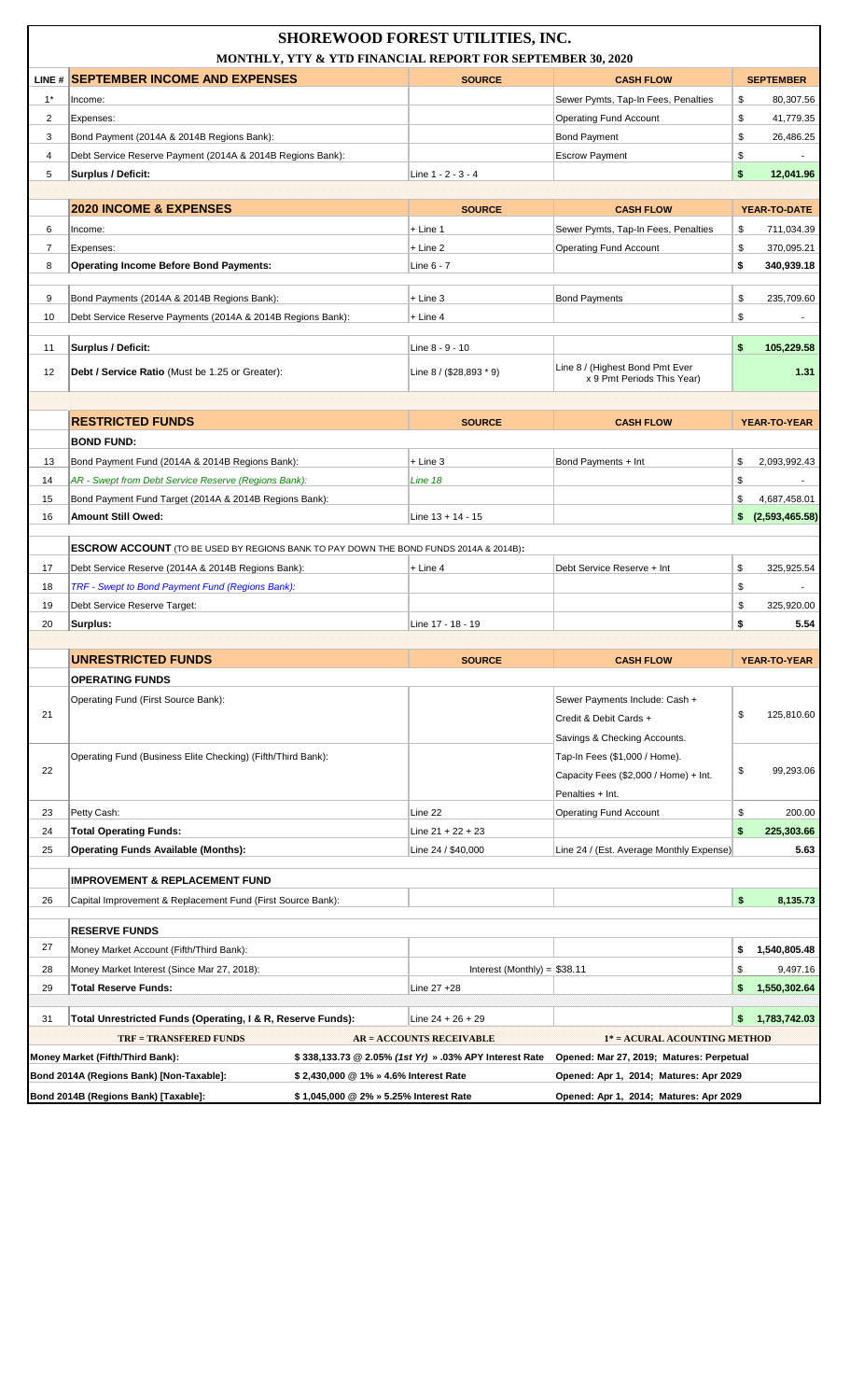|                | <b>SHOREWOOD FOREST UTILITIES, INC.</b><br>MONTHLY, YTY & YTD FINANCIAL REPORT FOR OCTOBER 30, 2020 |                                                        |                                                                |          |                    |  |
|----------------|-----------------------------------------------------------------------------------------------------|--------------------------------------------------------|----------------------------------------------------------------|----------|--------------------|--|
|                | LINE # OCTOBER INCOME AND EXPENSES                                                                  | <b>SOURCE</b>                                          | <b>CASH FLOW</b>                                               |          | <b>OCTOBER</b>     |  |
| $1^*$          | Income:                                                                                             |                                                        | Sewer Pymts, Tap-In Fees, Penalties                            | \$       | 77,530.09          |  |
| 2              | Expenses:                                                                                           |                                                        | <b>Operating Fund Account</b>                                  | \$       | 65,106.09          |  |
| 3              | Bond Payment (2014A & 2014B Regions Bank):                                                          |                                                        | <b>Bond Payment</b>                                            | \$       | 26,486.25          |  |
| 4              | Debt Service Reserve Payment (2014A & 2014B Regions Bank):                                          |                                                        | <b>Escrow Payment</b>                                          | \$       |                    |  |
| 5              | Surplus / Deficit:                                                                                  | Line 1 - 2 - 3 - 4                                     |                                                                | \$       | (14,062.25)        |  |
|                |                                                                                                     |                                                        |                                                                |          |                    |  |
|                | <b>2020 INCOME &amp; EXPENSES</b>                                                                   | <b>SOURCE</b>                                          | <b>CASH FLOW</b>                                               |          | YEAR-TO-DATE       |  |
| 6              | Income:                                                                                             | $+$ Line 1                                             | Sewer Pymts, Tap-In Fees, Penalties                            | \$       | 788,564.48         |  |
| $\overline{7}$ | Expenses:                                                                                           | + Line 2                                               | <b>Operating Fund Account</b>                                  | \$       | 435,201.30         |  |
| 8              | <b>Operating Income Before Bond Payments:</b>                                                       | Line 6 - 7                                             |                                                                | \$       | 353,363.18         |  |
| 9              | Bond Payments (2014A & 2014B Regions Bank):                                                         | $+$ Line 3                                             | <b>Bond Payments</b>                                           | \$       | 262.195.85         |  |
| 10             | Debt Service Reserve Payments (2014A & 2014B Regions Bank):                                         | $+$ Line 4                                             |                                                                | \$       |                    |  |
| 11             | Surplus / Deficit:                                                                                  | Line 8 - 9 - 10                                        |                                                                | \$       | 91,167.33          |  |
| 12             | Debt / Service Ratio (Must be 1.25 or Greater):                                                     | Line 8 / (\$28,893 * 10)                               | Line 8 / (Highest Bond Pmt Ever<br>x 10 Pmt Periods This Year) |          | 1.22               |  |
|                |                                                                                                     |                                                        |                                                                |          |                    |  |
|                | <b>RESTRICTED FUNDS</b>                                                                             | <b>SOURCE</b>                                          | <b>CASH FLOW</b>                                               |          | YEAR-TO-YEAR       |  |
|                | <b>BOND FUND:</b>                                                                                   |                                                        |                                                                |          |                    |  |
| 13             | Bond Payment Fund (2014A & 2014B Regions Bank):                                                     | $+$ Line 3                                             | Bond Payments + Int                                            | \$       | 2,120,479.54       |  |
| 14             | AR - Swept from Debt Service Reserve (Regions Bank):                                                | Line 18                                                |                                                                | \$       |                    |  |
| 15             | Bond Payment Fund Target (2014A & 2014B Regions Bank):                                              |                                                        |                                                                | \$       | 4,687,458.01       |  |
| 16             | <b>Amount Still Owed:</b>                                                                           | Line $13 + 14 - 15$                                    |                                                                | \$.      | (2,566,978.47)     |  |
|                |                                                                                                     |                                                        |                                                                |          |                    |  |
|                | <b>ESCROW ACCOUNT</b> (TO BE USED BY REGIONS BANK TO PAY DOWN THE BOND FUNDS 2014A & 2014B):        |                                                        |                                                                |          |                    |  |
| 17             | Debt Service Reserve (2014A & 2014B Regions Bank):                                                  | + Line 4                                               | Debt Service Reserve + Int                                     | \$       | 325,928.22         |  |
| 18             | TRF - Swept to Bond Payment Fund (Regions Bank):                                                    |                                                        |                                                                | \$       | $\blacksquare$     |  |
| 19<br>20       | Debt Service Reserve Target:<br>Surplus:                                                            | Line 17 - 18 - 19                                      |                                                                | \$<br>\$ | 325,920.00<br>8.22 |  |
|                |                                                                                                     |                                                        |                                                                |          |                    |  |
|                | <b>UNRESTRICTED FUNDS</b>                                                                           | <b>SOURCE</b>                                          | <b>CASH FLOW</b>                                               |          | YEAR-TO-YEAR       |  |
|                | <b>OPERATING FUNDS</b>                                                                              |                                                        |                                                                |          |                    |  |
| 21             | Operating Fund (First Source Bank):                                                                 |                                                        | Sewer Payments Include: Cash +                                 | \$       |                    |  |
|                | TRF - OCT 30; \$40,000 - Capital I & R Fund (First Source Bank):                                    |                                                        | Credit & Debit Cards +                                         |          | 92,053.37          |  |
| 22             | Operating Fund (Business Elite Checking) (Fifth/Third Bank #5038)                                   |                                                        | Savings & Checking Accounts.                                   | \$       | 2,839.28           |  |
|                | TRF - OCT 16; \$50,000 - Fifth/Third Bank #0629):                                                   |                                                        | Tap-In Fees (\$1,000 / Home).                                  |          |                    |  |
| 23             | Operating Fund (Bus Elite Ckng) (5/3 Bank #0629) [Open 10-16-2019; \$50,000]                        |                                                        | Capacity Fees (\$2,000 / Home) + Int.                          | \$       | 70,596.97          |  |
|                | AR - OCT 16; \$50,000 - Fifth/Third Bank #5038):                                                    | Line 22                                                | Penalties + Int.                                               |          |                    |  |
| 24             | Petty Cash:                                                                                         | Line 22                                                | <b>Operating Fund Account</b>                                  | \$       | 200.00             |  |
| 25             | <b>Total Operating Funds:</b>                                                                       | Line $21 + 22 + 23 + 24$                               |                                                                | \$       | 165,689.62         |  |
| 26             | <b>Operating Funds Available (Months):</b>                                                          | Line 25 / \$40,000                                     | Line 24 / (Est. Average Monthly Expense)                       |          | 4.14               |  |
|                | <b>IMPROVEMENT &amp; REPLACEMENT FUND</b>                                                           |                                                        |                                                                |          |                    |  |
| 27             | Capital Improvement & Replacement Fund (First Source Bank):                                         |                                                        |                                                                |          |                    |  |
|                | AR - OCT 30; \$40,000 - Operating Fund (First Source Bank)::                                        | Line 21                                                |                                                                | \$       | 44,296.25          |  |
|                | <b>RESERVE FUNDS</b>                                                                                |                                                        |                                                                |          |                    |  |
| 27             | Money Market Account (Fifth/Third Bank):                                                            |                                                        |                                                                | \$       | 1,540,805.48       |  |
| 28             | Money Market Interest (Since Mar 27, 2018):                                                         | Interest (Monthly) = $$39.38$                          |                                                                | \$       | 9,536.54           |  |
| 29             | <b>Total Reserve Funds:</b>                                                                         | Line 27 +28                                            |                                                                | \$       | 1,550,342.02       |  |
|                |                                                                                                     |                                                        |                                                                |          |                    |  |
| 31             | Total Unrestricted Funds (Operating, I & R, Reserve Funds):                                         | Line $25 + 26 + 29$                                    |                                                                | \$       | 1,760,327.89       |  |
|                | <b>TRF = TRANSFERED FUNDS</b>                                                                       | <b>AR = ACCOUNTS RECEIVABLE</b>                        | 1* = ACURAL ACOUNTING METHOD                                   |          |                    |  |
|                | Money Market (Fifth/Third Bank):                                                                    | \$338,133.73 @ 2.05% (1st Yr) » .03% APY Interest Rate | Opened: Mar 27, 2019; Matures: Perpetual                       |          |                    |  |
|                | Bond 2014A (Regions Bank) [Non-Taxable]:<br>\$ 2,430,000 @ 1% » 4.6% Interest Rate                  |                                                        | Opened: Apr 1, 2014; Matures: Apr 2029                         |          |                    |  |
|                | Bond 2014B (Regions Bank) [Taxable]:<br>\$1,045,000 @ 2% » 5.25% Interest Rate                      |                                                        | Opened: Apr 1, 2014; Matures: Apr 2029                         |          |                    |  |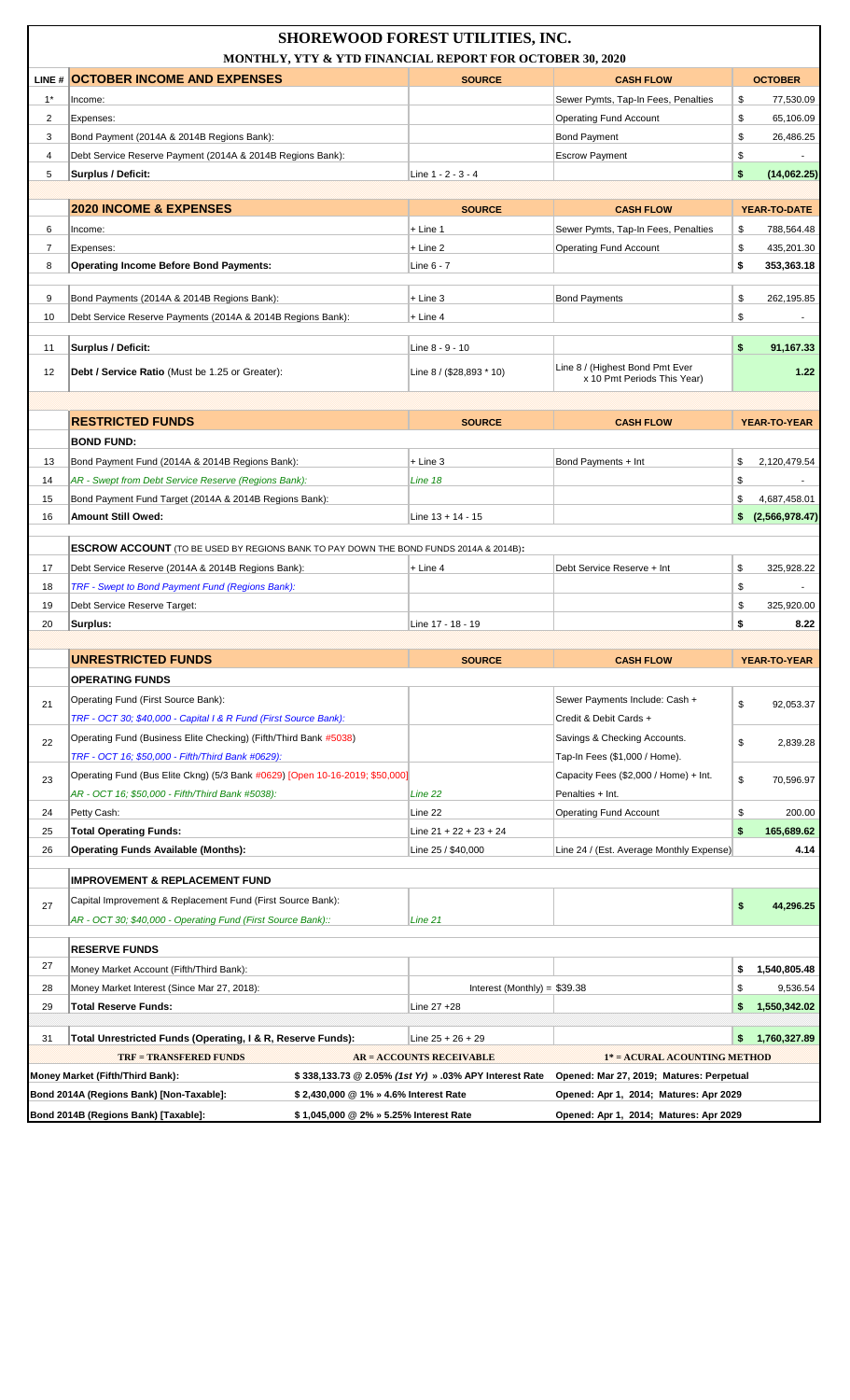| LINE # NOVEMBER INCOME AND EXPENSES<br><b>SOURCE</b><br><b>NOVEMBER</b><br><b>CASH FLOW</b><br>$1^*$<br>Sewer Pymts, Tap-In Fees, Penalties<br>\$<br>77,926.73<br>Income:<br>2<br>\$<br><b>Operating Fund Account</b><br>25,270.72<br>Expenses:<br>\$<br>3<br>Bond Payment (2014A & 2014B Regions Bank):<br><b>Bond Payment</b><br>26,486.25<br>\$<br>4<br>Debt Service Reserve Payment (2014A & 2014B Regions Bank):<br><b>Escrow Payment</b><br>\$<br>5<br>Surplus / Deficit:<br>Line 1 - 2 - 3 - 4<br>26,169.76<br><b>2020 INCOME &amp; EXPENSES</b><br><b>SOURCE</b><br><b>CASH FLOW</b><br>YEAR-TO-DATE<br>6<br>$+$ Line 1<br>Sewer Pymts, Tap-In Fees, Penalties<br>\$<br>866,491.21<br>Income:<br>\$<br>$\overline{7}$<br>$+$ Line 2<br><b>Operating Fund Account</b><br>460,472.02<br>Expenses:<br><b>Operating Income Before Bond Payments:</b><br>\$<br>406,019.19<br>8<br>Line 6 - 7<br>\$<br>9<br>Bond Payments (2014A & 2014B Regions Bank):<br>$+$ Line 3<br><b>Bond Payments</b><br>288.682.10<br>Debt Service Reserve Payments (2014A & 2014B Regions Bank):<br>\$<br>10<br>$+$ Line 4<br>Surplus / Deficit:<br>\$<br>117,337.09<br>11<br>Line 8 - 9 - 10<br>Line 8 / (Highest Bond Pmt Ever<br>12<br>Line 8 / (\$28,893 *11)<br>1.28<br><b>Debt / Service Ratio</b> (Must be 1.25 or Greater):<br>x 11 Pmt Periods This Year)<br><b>RESTRICTED FUNDS</b><br><b>SOURCE</b><br><b>CASH FLOW</b><br>YEAR-TO-YEAR<br><b>BOND FUND:</b><br>13<br>Bond Payment Fund (2014A & 2014B Regions Bank):<br>$+$ Line 3<br>Bond Payments + Int<br>\$<br>2,146,966.86<br>14<br>AR - Swept from Debt Service Reserve (Regions Bank):<br>Line 18<br>\$<br>15<br>Bond Payment Fund Target (2014A & 2014B Regions Bank):<br>\$<br>4,687,458.01<br><b>Amount Still Owed:</b><br>(2,540,491.15)<br>16<br>Line $13 + 14 - 15$<br>\$<br><b>ESCROW ACCOUNT</b> (TO BE USED BY REGIONS BANK TO PAY DOWN THE BOND FUNDS 2014A & 2014B):<br>17<br>Debt Service Reserve (2014A & 2014B Regions Bank):<br>Debt Service Reserve + Int<br>\$<br>325,930.99<br>$+$ Line 4<br>TRF - Swept to Bond Payment Fund (Regions Bank):<br>18<br>\$<br>\$<br>19<br>Debt Service Reserve Target:<br>325,920.00<br>\$<br>20<br>Surplus:<br>Line 17 - 18 - 19<br>10.99<br><b>UNRESTRICTED FUNDS</b><br><b>SOURCE</b><br><b>CASH FLOW</b><br>YEAR-TO-YEAR<br><b>OPERATING FUNDS</b><br>Operating Fund (First Source Bank):<br>Sewer Payments Include: Cash +<br>\$<br>21<br>100,521.47<br>Credit & Debit Cards +<br>Operating Fund (Business Elite Checking) (Fifth/Third Bank #5038)<br>Savings & Checking Accounts.<br>\$<br>12,839.28<br>Tap-In Fees (\$1,000 / Home).<br>22<br>Operating Fund (Business Elite Checking) (Fifth/Third Bank #0629)<br>Capacity Fees (\$2,000 / Home) + Int.<br>\$<br>43,849.95<br>Penalties + Int.<br>Petty Cash:<br>Line 22<br><b>Operating Fund Account</b><br>\$<br>200.00<br>23<br>\$<br><b>Total Operating Funds:</b><br>Line $21 + 22 + 23$<br>157,410.70<br>24<br><b>Operating Funds Available (Months):</b><br>25<br>Line 24 / \$40,000<br>Line 24 / (Est. Average Monthly Expense)<br>3.94<br><b>IMPROVEMENT &amp; REPLACEMENT FUND</b><br>\$<br>31,089.23<br>26<br>Capital Improvement & Replacement Fund (First Source Bank):<br><b>RESERVE FUNDS</b><br>27<br>Money Market Account (Fifth/Third Bank):<br>\$<br>1,540,805.48<br>28<br>Money Market Interest (Since Mar 27, 2018):<br>Interest (Monthly) = $$38.11$<br>\$<br>9,574.65<br>\$<br>1,550,380.13<br><b>Total Reserve Funds:</b><br>Line 27 +28<br>29<br>1,738,880.06<br>Total Unrestricted Funds (Operating, I & R, Reserve Funds):<br>\$<br>31<br>Line $24 + 26 + 29$<br><b>TRF = TRANSFERED FUNDS</b><br>1* = ACURAL ACOUNTING METHOD<br><b>AR = ACCOUNTS RECEIVABLE</b><br>Money Market (Fifth/Third Bank):<br>\$338,133.73 @ 2.05% (1st Yr) » .03% APY Interest Rate<br>Opened: Mar 27, 2019; Matures: Perpetual<br>Bond 2014A (Regions Bank) [Non-Taxable]:<br>Opened: Apr 1, 2014; Matures: Apr 2029<br>\$2,430,000 @ 1% » 4.6% Interest Rate<br>Bond 2014B (Regions Bank) [Taxable]:<br>\$1,045,000 @ 2% » 5.25% Interest Rate | <b>SHOREWOOD FOREST UTILITIES, INC.</b><br>MONTHLY, YTY & YTD FINANCIAL REPORT FOR NOVEMBER 30, 2020 |  |                                        |  |  |  |
|------------------------------------------------------------------------------------------------------------------------------------------------------------------------------------------------------------------------------------------------------------------------------------------------------------------------------------------------------------------------------------------------------------------------------------------------------------------------------------------------------------------------------------------------------------------------------------------------------------------------------------------------------------------------------------------------------------------------------------------------------------------------------------------------------------------------------------------------------------------------------------------------------------------------------------------------------------------------------------------------------------------------------------------------------------------------------------------------------------------------------------------------------------------------------------------------------------------------------------------------------------------------------------------------------------------------------------------------------------------------------------------------------------------------------------------------------------------------------------------------------------------------------------------------------------------------------------------------------------------------------------------------------------------------------------------------------------------------------------------------------------------------------------------------------------------------------------------------------------------------------------------------------------------------------------------------------------------------------------------------------------------------------------------------------------------------------------------------------------------------------------------------------------------------------------------------------------------------------------------------------------------------------------------------------------------------------------------------------------------------------------------------------------------------------------------------------------------------------------------------------------------------------------------------------------------------------------------------------------------------------------------------------------------------------------------------------------------------------------------------------------------------------------------------------------------------------------------------------------------------------------------------------------------------------------------------------------------------------------------------------------------------------------------------------------------------------------------------------------------------------------------------------------------------------------------------------------------------------------------------------------------------------------------------------------------------------------------------------------------------------------------------------------------------------------------------------------------------------------------------------------------------------------------------------------------------------------------------------------------------------------------------------------------------------------------------------------------------------------------------------------------------------------------------------------------------------------------------------------------------------------------------------------------------------------------------------------------------------------------------------------------------------------------------------------------------------------------------------------------|------------------------------------------------------------------------------------------------------|--|----------------------------------------|--|--|--|
|                                                                                                                                                                                                                                                                                                                                                                                                                                                                                                                                                                                                                                                                                                                                                                                                                                                                                                                                                                                                                                                                                                                                                                                                                                                                                                                                                                                                                                                                                                                                                                                                                                                                                                                                                                                                                                                                                                                                                                                                                                                                                                                                                                                                                                                                                                                                                                                                                                                                                                                                                                                                                                                                                                                                                                                                                                                                                                                                                                                                                                                                                                                                                                                                                                                                                                                                                                                                                                                                                                                                                                                                                                                                                                                                                                                                                                                                                                                                                                                                                                                                                                                  |                                                                                                      |  |                                        |  |  |  |
|                                                                                                                                                                                                                                                                                                                                                                                                                                                                                                                                                                                                                                                                                                                                                                                                                                                                                                                                                                                                                                                                                                                                                                                                                                                                                                                                                                                                                                                                                                                                                                                                                                                                                                                                                                                                                                                                                                                                                                                                                                                                                                                                                                                                                                                                                                                                                                                                                                                                                                                                                                                                                                                                                                                                                                                                                                                                                                                                                                                                                                                                                                                                                                                                                                                                                                                                                                                                                                                                                                                                                                                                                                                                                                                                                                                                                                                                                                                                                                                                                                                                                                                  |                                                                                                      |  |                                        |  |  |  |
|                                                                                                                                                                                                                                                                                                                                                                                                                                                                                                                                                                                                                                                                                                                                                                                                                                                                                                                                                                                                                                                                                                                                                                                                                                                                                                                                                                                                                                                                                                                                                                                                                                                                                                                                                                                                                                                                                                                                                                                                                                                                                                                                                                                                                                                                                                                                                                                                                                                                                                                                                                                                                                                                                                                                                                                                                                                                                                                                                                                                                                                                                                                                                                                                                                                                                                                                                                                                                                                                                                                                                                                                                                                                                                                                                                                                                                                                                                                                                                                                                                                                                                                  |                                                                                                      |  |                                        |  |  |  |
|                                                                                                                                                                                                                                                                                                                                                                                                                                                                                                                                                                                                                                                                                                                                                                                                                                                                                                                                                                                                                                                                                                                                                                                                                                                                                                                                                                                                                                                                                                                                                                                                                                                                                                                                                                                                                                                                                                                                                                                                                                                                                                                                                                                                                                                                                                                                                                                                                                                                                                                                                                                                                                                                                                                                                                                                                                                                                                                                                                                                                                                                                                                                                                                                                                                                                                                                                                                                                                                                                                                                                                                                                                                                                                                                                                                                                                                                                                                                                                                                                                                                                                                  |                                                                                                      |  |                                        |  |  |  |
|                                                                                                                                                                                                                                                                                                                                                                                                                                                                                                                                                                                                                                                                                                                                                                                                                                                                                                                                                                                                                                                                                                                                                                                                                                                                                                                                                                                                                                                                                                                                                                                                                                                                                                                                                                                                                                                                                                                                                                                                                                                                                                                                                                                                                                                                                                                                                                                                                                                                                                                                                                                                                                                                                                                                                                                                                                                                                                                                                                                                                                                                                                                                                                                                                                                                                                                                                                                                                                                                                                                                                                                                                                                                                                                                                                                                                                                                                                                                                                                                                                                                                                                  |                                                                                                      |  |                                        |  |  |  |
|                                                                                                                                                                                                                                                                                                                                                                                                                                                                                                                                                                                                                                                                                                                                                                                                                                                                                                                                                                                                                                                                                                                                                                                                                                                                                                                                                                                                                                                                                                                                                                                                                                                                                                                                                                                                                                                                                                                                                                                                                                                                                                                                                                                                                                                                                                                                                                                                                                                                                                                                                                                                                                                                                                                                                                                                                                                                                                                                                                                                                                                                                                                                                                                                                                                                                                                                                                                                                                                                                                                                                                                                                                                                                                                                                                                                                                                                                                                                                                                                                                                                                                                  |                                                                                                      |  |                                        |  |  |  |
|                                                                                                                                                                                                                                                                                                                                                                                                                                                                                                                                                                                                                                                                                                                                                                                                                                                                                                                                                                                                                                                                                                                                                                                                                                                                                                                                                                                                                                                                                                                                                                                                                                                                                                                                                                                                                                                                                                                                                                                                                                                                                                                                                                                                                                                                                                                                                                                                                                                                                                                                                                                                                                                                                                                                                                                                                                                                                                                                                                                                                                                                                                                                                                                                                                                                                                                                                                                                                                                                                                                                                                                                                                                                                                                                                                                                                                                                                                                                                                                                                                                                                                                  |                                                                                                      |  |                                        |  |  |  |
|                                                                                                                                                                                                                                                                                                                                                                                                                                                                                                                                                                                                                                                                                                                                                                                                                                                                                                                                                                                                                                                                                                                                                                                                                                                                                                                                                                                                                                                                                                                                                                                                                                                                                                                                                                                                                                                                                                                                                                                                                                                                                                                                                                                                                                                                                                                                                                                                                                                                                                                                                                                                                                                                                                                                                                                                                                                                                                                                                                                                                                                                                                                                                                                                                                                                                                                                                                                                                                                                                                                                                                                                                                                                                                                                                                                                                                                                                                                                                                                                                                                                                                                  |                                                                                                      |  |                                        |  |  |  |
|                                                                                                                                                                                                                                                                                                                                                                                                                                                                                                                                                                                                                                                                                                                                                                                                                                                                                                                                                                                                                                                                                                                                                                                                                                                                                                                                                                                                                                                                                                                                                                                                                                                                                                                                                                                                                                                                                                                                                                                                                                                                                                                                                                                                                                                                                                                                                                                                                                                                                                                                                                                                                                                                                                                                                                                                                                                                                                                                                                                                                                                                                                                                                                                                                                                                                                                                                                                                                                                                                                                                                                                                                                                                                                                                                                                                                                                                                                                                                                                                                                                                                                                  |                                                                                                      |  |                                        |  |  |  |
|                                                                                                                                                                                                                                                                                                                                                                                                                                                                                                                                                                                                                                                                                                                                                                                                                                                                                                                                                                                                                                                                                                                                                                                                                                                                                                                                                                                                                                                                                                                                                                                                                                                                                                                                                                                                                                                                                                                                                                                                                                                                                                                                                                                                                                                                                                                                                                                                                                                                                                                                                                                                                                                                                                                                                                                                                                                                                                                                                                                                                                                                                                                                                                                                                                                                                                                                                                                                                                                                                                                                                                                                                                                                                                                                                                                                                                                                                                                                                                                                                                                                                                                  |                                                                                                      |  |                                        |  |  |  |
|                                                                                                                                                                                                                                                                                                                                                                                                                                                                                                                                                                                                                                                                                                                                                                                                                                                                                                                                                                                                                                                                                                                                                                                                                                                                                                                                                                                                                                                                                                                                                                                                                                                                                                                                                                                                                                                                                                                                                                                                                                                                                                                                                                                                                                                                                                                                                                                                                                                                                                                                                                                                                                                                                                                                                                                                                                                                                                                                                                                                                                                                                                                                                                                                                                                                                                                                                                                                                                                                                                                                                                                                                                                                                                                                                                                                                                                                                                                                                                                                                                                                                                                  |                                                                                                      |  |                                        |  |  |  |
|                                                                                                                                                                                                                                                                                                                                                                                                                                                                                                                                                                                                                                                                                                                                                                                                                                                                                                                                                                                                                                                                                                                                                                                                                                                                                                                                                                                                                                                                                                                                                                                                                                                                                                                                                                                                                                                                                                                                                                                                                                                                                                                                                                                                                                                                                                                                                                                                                                                                                                                                                                                                                                                                                                                                                                                                                                                                                                                                                                                                                                                                                                                                                                                                                                                                                                                                                                                                                                                                                                                                                                                                                                                                                                                                                                                                                                                                                                                                                                                                                                                                                                                  |                                                                                                      |  |                                        |  |  |  |
|                                                                                                                                                                                                                                                                                                                                                                                                                                                                                                                                                                                                                                                                                                                                                                                                                                                                                                                                                                                                                                                                                                                                                                                                                                                                                                                                                                                                                                                                                                                                                                                                                                                                                                                                                                                                                                                                                                                                                                                                                                                                                                                                                                                                                                                                                                                                                                                                                                                                                                                                                                                                                                                                                                                                                                                                                                                                                                                                                                                                                                                                                                                                                                                                                                                                                                                                                                                                                                                                                                                                                                                                                                                                                                                                                                                                                                                                                                                                                                                                                                                                                                                  |                                                                                                      |  |                                        |  |  |  |
|                                                                                                                                                                                                                                                                                                                                                                                                                                                                                                                                                                                                                                                                                                                                                                                                                                                                                                                                                                                                                                                                                                                                                                                                                                                                                                                                                                                                                                                                                                                                                                                                                                                                                                                                                                                                                                                                                                                                                                                                                                                                                                                                                                                                                                                                                                                                                                                                                                                                                                                                                                                                                                                                                                                                                                                                                                                                                                                                                                                                                                                                                                                                                                                                                                                                                                                                                                                                                                                                                                                                                                                                                                                                                                                                                                                                                                                                                                                                                                                                                                                                                                                  |                                                                                                      |  |                                        |  |  |  |
|                                                                                                                                                                                                                                                                                                                                                                                                                                                                                                                                                                                                                                                                                                                                                                                                                                                                                                                                                                                                                                                                                                                                                                                                                                                                                                                                                                                                                                                                                                                                                                                                                                                                                                                                                                                                                                                                                                                                                                                                                                                                                                                                                                                                                                                                                                                                                                                                                                                                                                                                                                                                                                                                                                                                                                                                                                                                                                                                                                                                                                                                                                                                                                                                                                                                                                                                                                                                                                                                                                                                                                                                                                                                                                                                                                                                                                                                                                                                                                                                                                                                                                                  |                                                                                                      |  |                                        |  |  |  |
|                                                                                                                                                                                                                                                                                                                                                                                                                                                                                                                                                                                                                                                                                                                                                                                                                                                                                                                                                                                                                                                                                                                                                                                                                                                                                                                                                                                                                                                                                                                                                                                                                                                                                                                                                                                                                                                                                                                                                                                                                                                                                                                                                                                                                                                                                                                                                                                                                                                                                                                                                                                                                                                                                                                                                                                                                                                                                                                                                                                                                                                                                                                                                                                                                                                                                                                                                                                                                                                                                                                                                                                                                                                                                                                                                                                                                                                                                                                                                                                                                                                                                                                  |                                                                                                      |  |                                        |  |  |  |
|                                                                                                                                                                                                                                                                                                                                                                                                                                                                                                                                                                                                                                                                                                                                                                                                                                                                                                                                                                                                                                                                                                                                                                                                                                                                                                                                                                                                                                                                                                                                                                                                                                                                                                                                                                                                                                                                                                                                                                                                                                                                                                                                                                                                                                                                                                                                                                                                                                                                                                                                                                                                                                                                                                                                                                                                                                                                                                                                                                                                                                                                                                                                                                                                                                                                                                                                                                                                                                                                                                                                                                                                                                                                                                                                                                                                                                                                                                                                                                                                                                                                                                                  |                                                                                                      |  |                                        |  |  |  |
|                                                                                                                                                                                                                                                                                                                                                                                                                                                                                                                                                                                                                                                                                                                                                                                                                                                                                                                                                                                                                                                                                                                                                                                                                                                                                                                                                                                                                                                                                                                                                                                                                                                                                                                                                                                                                                                                                                                                                                                                                                                                                                                                                                                                                                                                                                                                                                                                                                                                                                                                                                                                                                                                                                                                                                                                                                                                                                                                                                                                                                                                                                                                                                                                                                                                                                                                                                                                                                                                                                                                                                                                                                                                                                                                                                                                                                                                                                                                                                                                                                                                                                                  |                                                                                                      |  |                                        |  |  |  |
|                                                                                                                                                                                                                                                                                                                                                                                                                                                                                                                                                                                                                                                                                                                                                                                                                                                                                                                                                                                                                                                                                                                                                                                                                                                                                                                                                                                                                                                                                                                                                                                                                                                                                                                                                                                                                                                                                                                                                                                                                                                                                                                                                                                                                                                                                                                                                                                                                                                                                                                                                                                                                                                                                                                                                                                                                                                                                                                                                                                                                                                                                                                                                                                                                                                                                                                                                                                                                                                                                                                                                                                                                                                                                                                                                                                                                                                                                                                                                                                                                                                                                                                  |                                                                                                      |  |                                        |  |  |  |
|                                                                                                                                                                                                                                                                                                                                                                                                                                                                                                                                                                                                                                                                                                                                                                                                                                                                                                                                                                                                                                                                                                                                                                                                                                                                                                                                                                                                                                                                                                                                                                                                                                                                                                                                                                                                                                                                                                                                                                                                                                                                                                                                                                                                                                                                                                                                                                                                                                                                                                                                                                                                                                                                                                                                                                                                                                                                                                                                                                                                                                                                                                                                                                                                                                                                                                                                                                                                                                                                                                                                                                                                                                                                                                                                                                                                                                                                                                                                                                                                                                                                                                                  |                                                                                                      |  |                                        |  |  |  |
|                                                                                                                                                                                                                                                                                                                                                                                                                                                                                                                                                                                                                                                                                                                                                                                                                                                                                                                                                                                                                                                                                                                                                                                                                                                                                                                                                                                                                                                                                                                                                                                                                                                                                                                                                                                                                                                                                                                                                                                                                                                                                                                                                                                                                                                                                                                                                                                                                                                                                                                                                                                                                                                                                                                                                                                                                                                                                                                                                                                                                                                                                                                                                                                                                                                                                                                                                                                                                                                                                                                                                                                                                                                                                                                                                                                                                                                                                                                                                                                                                                                                                                                  |                                                                                                      |  |                                        |  |  |  |
|                                                                                                                                                                                                                                                                                                                                                                                                                                                                                                                                                                                                                                                                                                                                                                                                                                                                                                                                                                                                                                                                                                                                                                                                                                                                                                                                                                                                                                                                                                                                                                                                                                                                                                                                                                                                                                                                                                                                                                                                                                                                                                                                                                                                                                                                                                                                                                                                                                                                                                                                                                                                                                                                                                                                                                                                                                                                                                                                                                                                                                                                                                                                                                                                                                                                                                                                                                                                                                                                                                                                                                                                                                                                                                                                                                                                                                                                                                                                                                                                                                                                                                                  |                                                                                                      |  |                                        |  |  |  |
|                                                                                                                                                                                                                                                                                                                                                                                                                                                                                                                                                                                                                                                                                                                                                                                                                                                                                                                                                                                                                                                                                                                                                                                                                                                                                                                                                                                                                                                                                                                                                                                                                                                                                                                                                                                                                                                                                                                                                                                                                                                                                                                                                                                                                                                                                                                                                                                                                                                                                                                                                                                                                                                                                                                                                                                                                                                                                                                                                                                                                                                                                                                                                                                                                                                                                                                                                                                                                                                                                                                                                                                                                                                                                                                                                                                                                                                                                                                                                                                                                                                                                                                  |                                                                                                      |  |                                        |  |  |  |
|                                                                                                                                                                                                                                                                                                                                                                                                                                                                                                                                                                                                                                                                                                                                                                                                                                                                                                                                                                                                                                                                                                                                                                                                                                                                                                                                                                                                                                                                                                                                                                                                                                                                                                                                                                                                                                                                                                                                                                                                                                                                                                                                                                                                                                                                                                                                                                                                                                                                                                                                                                                                                                                                                                                                                                                                                                                                                                                                                                                                                                                                                                                                                                                                                                                                                                                                                                                                                                                                                                                                                                                                                                                                                                                                                                                                                                                                                                                                                                                                                                                                                                                  |                                                                                                      |  |                                        |  |  |  |
|                                                                                                                                                                                                                                                                                                                                                                                                                                                                                                                                                                                                                                                                                                                                                                                                                                                                                                                                                                                                                                                                                                                                                                                                                                                                                                                                                                                                                                                                                                                                                                                                                                                                                                                                                                                                                                                                                                                                                                                                                                                                                                                                                                                                                                                                                                                                                                                                                                                                                                                                                                                                                                                                                                                                                                                                                                                                                                                                                                                                                                                                                                                                                                                                                                                                                                                                                                                                                                                                                                                                                                                                                                                                                                                                                                                                                                                                                                                                                                                                                                                                                                                  |                                                                                                      |  |                                        |  |  |  |
|                                                                                                                                                                                                                                                                                                                                                                                                                                                                                                                                                                                                                                                                                                                                                                                                                                                                                                                                                                                                                                                                                                                                                                                                                                                                                                                                                                                                                                                                                                                                                                                                                                                                                                                                                                                                                                                                                                                                                                                                                                                                                                                                                                                                                                                                                                                                                                                                                                                                                                                                                                                                                                                                                                                                                                                                                                                                                                                                                                                                                                                                                                                                                                                                                                                                                                                                                                                                                                                                                                                                                                                                                                                                                                                                                                                                                                                                                                                                                                                                                                                                                                                  |                                                                                                      |  |                                        |  |  |  |
|                                                                                                                                                                                                                                                                                                                                                                                                                                                                                                                                                                                                                                                                                                                                                                                                                                                                                                                                                                                                                                                                                                                                                                                                                                                                                                                                                                                                                                                                                                                                                                                                                                                                                                                                                                                                                                                                                                                                                                                                                                                                                                                                                                                                                                                                                                                                                                                                                                                                                                                                                                                                                                                                                                                                                                                                                                                                                                                                                                                                                                                                                                                                                                                                                                                                                                                                                                                                                                                                                                                                                                                                                                                                                                                                                                                                                                                                                                                                                                                                                                                                                                                  |                                                                                                      |  |                                        |  |  |  |
|                                                                                                                                                                                                                                                                                                                                                                                                                                                                                                                                                                                                                                                                                                                                                                                                                                                                                                                                                                                                                                                                                                                                                                                                                                                                                                                                                                                                                                                                                                                                                                                                                                                                                                                                                                                                                                                                                                                                                                                                                                                                                                                                                                                                                                                                                                                                                                                                                                                                                                                                                                                                                                                                                                                                                                                                                                                                                                                                                                                                                                                                                                                                                                                                                                                                                                                                                                                                                                                                                                                                                                                                                                                                                                                                                                                                                                                                                                                                                                                                                                                                                                                  |                                                                                                      |  |                                        |  |  |  |
|                                                                                                                                                                                                                                                                                                                                                                                                                                                                                                                                                                                                                                                                                                                                                                                                                                                                                                                                                                                                                                                                                                                                                                                                                                                                                                                                                                                                                                                                                                                                                                                                                                                                                                                                                                                                                                                                                                                                                                                                                                                                                                                                                                                                                                                                                                                                                                                                                                                                                                                                                                                                                                                                                                                                                                                                                                                                                                                                                                                                                                                                                                                                                                                                                                                                                                                                                                                                                                                                                                                                                                                                                                                                                                                                                                                                                                                                                                                                                                                                                                                                                                                  |                                                                                                      |  |                                        |  |  |  |
|                                                                                                                                                                                                                                                                                                                                                                                                                                                                                                                                                                                                                                                                                                                                                                                                                                                                                                                                                                                                                                                                                                                                                                                                                                                                                                                                                                                                                                                                                                                                                                                                                                                                                                                                                                                                                                                                                                                                                                                                                                                                                                                                                                                                                                                                                                                                                                                                                                                                                                                                                                                                                                                                                                                                                                                                                                                                                                                                                                                                                                                                                                                                                                                                                                                                                                                                                                                                                                                                                                                                                                                                                                                                                                                                                                                                                                                                                                                                                                                                                                                                                                                  |                                                                                                      |  |                                        |  |  |  |
|                                                                                                                                                                                                                                                                                                                                                                                                                                                                                                                                                                                                                                                                                                                                                                                                                                                                                                                                                                                                                                                                                                                                                                                                                                                                                                                                                                                                                                                                                                                                                                                                                                                                                                                                                                                                                                                                                                                                                                                                                                                                                                                                                                                                                                                                                                                                                                                                                                                                                                                                                                                                                                                                                                                                                                                                                                                                                                                                                                                                                                                                                                                                                                                                                                                                                                                                                                                                                                                                                                                                                                                                                                                                                                                                                                                                                                                                                                                                                                                                                                                                                                                  |                                                                                                      |  |                                        |  |  |  |
|                                                                                                                                                                                                                                                                                                                                                                                                                                                                                                                                                                                                                                                                                                                                                                                                                                                                                                                                                                                                                                                                                                                                                                                                                                                                                                                                                                                                                                                                                                                                                                                                                                                                                                                                                                                                                                                                                                                                                                                                                                                                                                                                                                                                                                                                                                                                                                                                                                                                                                                                                                                                                                                                                                                                                                                                                                                                                                                                                                                                                                                                                                                                                                                                                                                                                                                                                                                                                                                                                                                                                                                                                                                                                                                                                                                                                                                                                                                                                                                                                                                                                                                  |                                                                                                      |  |                                        |  |  |  |
|                                                                                                                                                                                                                                                                                                                                                                                                                                                                                                                                                                                                                                                                                                                                                                                                                                                                                                                                                                                                                                                                                                                                                                                                                                                                                                                                                                                                                                                                                                                                                                                                                                                                                                                                                                                                                                                                                                                                                                                                                                                                                                                                                                                                                                                                                                                                                                                                                                                                                                                                                                                                                                                                                                                                                                                                                                                                                                                                                                                                                                                                                                                                                                                                                                                                                                                                                                                                                                                                                                                                                                                                                                                                                                                                                                                                                                                                                                                                                                                                                                                                                                                  |                                                                                                      |  |                                        |  |  |  |
|                                                                                                                                                                                                                                                                                                                                                                                                                                                                                                                                                                                                                                                                                                                                                                                                                                                                                                                                                                                                                                                                                                                                                                                                                                                                                                                                                                                                                                                                                                                                                                                                                                                                                                                                                                                                                                                                                                                                                                                                                                                                                                                                                                                                                                                                                                                                                                                                                                                                                                                                                                                                                                                                                                                                                                                                                                                                                                                                                                                                                                                                                                                                                                                                                                                                                                                                                                                                                                                                                                                                                                                                                                                                                                                                                                                                                                                                                                                                                                                                                                                                                                                  |                                                                                                      |  |                                        |  |  |  |
|                                                                                                                                                                                                                                                                                                                                                                                                                                                                                                                                                                                                                                                                                                                                                                                                                                                                                                                                                                                                                                                                                                                                                                                                                                                                                                                                                                                                                                                                                                                                                                                                                                                                                                                                                                                                                                                                                                                                                                                                                                                                                                                                                                                                                                                                                                                                                                                                                                                                                                                                                                                                                                                                                                                                                                                                                                                                                                                                                                                                                                                                                                                                                                                                                                                                                                                                                                                                                                                                                                                                                                                                                                                                                                                                                                                                                                                                                                                                                                                                                                                                                                                  |                                                                                                      |  |                                        |  |  |  |
|                                                                                                                                                                                                                                                                                                                                                                                                                                                                                                                                                                                                                                                                                                                                                                                                                                                                                                                                                                                                                                                                                                                                                                                                                                                                                                                                                                                                                                                                                                                                                                                                                                                                                                                                                                                                                                                                                                                                                                                                                                                                                                                                                                                                                                                                                                                                                                                                                                                                                                                                                                                                                                                                                                                                                                                                                                                                                                                                                                                                                                                                                                                                                                                                                                                                                                                                                                                                                                                                                                                                                                                                                                                                                                                                                                                                                                                                                                                                                                                                                                                                                                                  |                                                                                                      |  |                                        |  |  |  |
|                                                                                                                                                                                                                                                                                                                                                                                                                                                                                                                                                                                                                                                                                                                                                                                                                                                                                                                                                                                                                                                                                                                                                                                                                                                                                                                                                                                                                                                                                                                                                                                                                                                                                                                                                                                                                                                                                                                                                                                                                                                                                                                                                                                                                                                                                                                                                                                                                                                                                                                                                                                                                                                                                                                                                                                                                                                                                                                                                                                                                                                                                                                                                                                                                                                                                                                                                                                                                                                                                                                                                                                                                                                                                                                                                                                                                                                                                                                                                                                                                                                                                                                  |                                                                                                      |  |                                        |  |  |  |
|                                                                                                                                                                                                                                                                                                                                                                                                                                                                                                                                                                                                                                                                                                                                                                                                                                                                                                                                                                                                                                                                                                                                                                                                                                                                                                                                                                                                                                                                                                                                                                                                                                                                                                                                                                                                                                                                                                                                                                                                                                                                                                                                                                                                                                                                                                                                                                                                                                                                                                                                                                                                                                                                                                                                                                                                                                                                                                                                                                                                                                                                                                                                                                                                                                                                                                                                                                                                                                                                                                                                                                                                                                                                                                                                                                                                                                                                                                                                                                                                                                                                                                                  |                                                                                                      |  |                                        |  |  |  |
|                                                                                                                                                                                                                                                                                                                                                                                                                                                                                                                                                                                                                                                                                                                                                                                                                                                                                                                                                                                                                                                                                                                                                                                                                                                                                                                                                                                                                                                                                                                                                                                                                                                                                                                                                                                                                                                                                                                                                                                                                                                                                                                                                                                                                                                                                                                                                                                                                                                                                                                                                                                                                                                                                                                                                                                                                                                                                                                                                                                                                                                                                                                                                                                                                                                                                                                                                                                                                                                                                                                                                                                                                                                                                                                                                                                                                                                                                                                                                                                                                                                                                                                  |                                                                                                      |  |                                        |  |  |  |
|                                                                                                                                                                                                                                                                                                                                                                                                                                                                                                                                                                                                                                                                                                                                                                                                                                                                                                                                                                                                                                                                                                                                                                                                                                                                                                                                                                                                                                                                                                                                                                                                                                                                                                                                                                                                                                                                                                                                                                                                                                                                                                                                                                                                                                                                                                                                                                                                                                                                                                                                                                                                                                                                                                                                                                                                                                                                                                                                                                                                                                                                                                                                                                                                                                                                                                                                                                                                                                                                                                                                                                                                                                                                                                                                                                                                                                                                                                                                                                                                                                                                                                                  |                                                                                                      |  |                                        |  |  |  |
|                                                                                                                                                                                                                                                                                                                                                                                                                                                                                                                                                                                                                                                                                                                                                                                                                                                                                                                                                                                                                                                                                                                                                                                                                                                                                                                                                                                                                                                                                                                                                                                                                                                                                                                                                                                                                                                                                                                                                                                                                                                                                                                                                                                                                                                                                                                                                                                                                                                                                                                                                                                                                                                                                                                                                                                                                                                                                                                                                                                                                                                                                                                                                                                                                                                                                                                                                                                                                                                                                                                                                                                                                                                                                                                                                                                                                                                                                                                                                                                                                                                                                                                  |                                                                                                      |  |                                        |  |  |  |
|                                                                                                                                                                                                                                                                                                                                                                                                                                                                                                                                                                                                                                                                                                                                                                                                                                                                                                                                                                                                                                                                                                                                                                                                                                                                                                                                                                                                                                                                                                                                                                                                                                                                                                                                                                                                                                                                                                                                                                                                                                                                                                                                                                                                                                                                                                                                                                                                                                                                                                                                                                                                                                                                                                                                                                                                                                                                                                                                                                                                                                                                                                                                                                                                                                                                                                                                                                                                                                                                                                                                                                                                                                                                                                                                                                                                                                                                                                                                                                                                                                                                                                                  |                                                                                                      |  |                                        |  |  |  |
|                                                                                                                                                                                                                                                                                                                                                                                                                                                                                                                                                                                                                                                                                                                                                                                                                                                                                                                                                                                                                                                                                                                                                                                                                                                                                                                                                                                                                                                                                                                                                                                                                                                                                                                                                                                                                                                                                                                                                                                                                                                                                                                                                                                                                                                                                                                                                                                                                                                                                                                                                                                                                                                                                                                                                                                                                                                                                                                                                                                                                                                                                                                                                                                                                                                                                                                                                                                                                                                                                                                                                                                                                                                                                                                                                                                                                                                                                                                                                                                                                                                                                                                  |                                                                                                      |  |                                        |  |  |  |
|                                                                                                                                                                                                                                                                                                                                                                                                                                                                                                                                                                                                                                                                                                                                                                                                                                                                                                                                                                                                                                                                                                                                                                                                                                                                                                                                                                                                                                                                                                                                                                                                                                                                                                                                                                                                                                                                                                                                                                                                                                                                                                                                                                                                                                                                                                                                                                                                                                                                                                                                                                                                                                                                                                                                                                                                                                                                                                                                                                                                                                                                                                                                                                                                                                                                                                                                                                                                                                                                                                                                                                                                                                                                                                                                                                                                                                                                                                                                                                                                                                                                                                                  |                                                                                                      |  |                                        |  |  |  |
|                                                                                                                                                                                                                                                                                                                                                                                                                                                                                                                                                                                                                                                                                                                                                                                                                                                                                                                                                                                                                                                                                                                                                                                                                                                                                                                                                                                                                                                                                                                                                                                                                                                                                                                                                                                                                                                                                                                                                                                                                                                                                                                                                                                                                                                                                                                                                                                                                                                                                                                                                                                                                                                                                                                                                                                                                                                                                                                                                                                                                                                                                                                                                                                                                                                                                                                                                                                                                                                                                                                                                                                                                                                                                                                                                                                                                                                                                                                                                                                                                                                                                                                  |                                                                                                      |  |                                        |  |  |  |
|                                                                                                                                                                                                                                                                                                                                                                                                                                                                                                                                                                                                                                                                                                                                                                                                                                                                                                                                                                                                                                                                                                                                                                                                                                                                                                                                                                                                                                                                                                                                                                                                                                                                                                                                                                                                                                                                                                                                                                                                                                                                                                                                                                                                                                                                                                                                                                                                                                                                                                                                                                                                                                                                                                                                                                                                                                                                                                                                                                                                                                                                                                                                                                                                                                                                                                                                                                                                                                                                                                                                                                                                                                                                                                                                                                                                                                                                                                                                                                                                                                                                                                                  |                                                                                                      |  |                                        |  |  |  |
|                                                                                                                                                                                                                                                                                                                                                                                                                                                                                                                                                                                                                                                                                                                                                                                                                                                                                                                                                                                                                                                                                                                                                                                                                                                                                                                                                                                                                                                                                                                                                                                                                                                                                                                                                                                                                                                                                                                                                                                                                                                                                                                                                                                                                                                                                                                                                                                                                                                                                                                                                                                                                                                                                                                                                                                                                                                                                                                                                                                                                                                                                                                                                                                                                                                                                                                                                                                                                                                                                                                                                                                                                                                                                                                                                                                                                                                                                                                                                                                                                                                                                                                  |                                                                                                      |  |                                        |  |  |  |
|                                                                                                                                                                                                                                                                                                                                                                                                                                                                                                                                                                                                                                                                                                                                                                                                                                                                                                                                                                                                                                                                                                                                                                                                                                                                                                                                                                                                                                                                                                                                                                                                                                                                                                                                                                                                                                                                                                                                                                                                                                                                                                                                                                                                                                                                                                                                                                                                                                                                                                                                                                                                                                                                                                                                                                                                                                                                                                                                                                                                                                                                                                                                                                                                                                                                                                                                                                                                                                                                                                                                                                                                                                                                                                                                                                                                                                                                                                                                                                                                                                                                                                                  |                                                                                                      |  |                                        |  |  |  |
|                                                                                                                                                                                                                                                                                                                                                                                                                                                                                                                                                                                                                                                                                                                                                                                                                                                                                                                                                                                                                                                                                                                                                                                                                                                                                                                                                                                                                                                                                                                                                                                                                                                                                                                                                                                                                                                                                                                                                                                                                                                                                                                                                                                                                                                                                                                                                                                                                                                                                                                                                                                                                                                                                                                                                                                                                                                                                                                                                                                                                                                                                                                                                                                                                                                                                                                                                                                                                                                                                                                                                                                                                                                                                                                                                                                                                                                                                                                                                                                                                                                                                                                  |                                                                                                      |  |                                        |  |  |  |
|                                                                                                                                                                                                                                                                                                                                                                                                                                                                                                                                                                                                                                                                                                                                                                                                                                                                                                                                                                                                                                                                                                                                                                                                                                                                                                                                                                                                                                                                                                                                                                                                                                                                                                                                                                                                                                                                                                                                                                                                                                                                                                                                                                                                                                                                                                                                                                                                                                                                                                                                                                                                                                                                                                                                                                                                                                                                                                                                                                                                                                                                                                                                                                                                                                                                                                                                                                                                                                                                                                                                                                                                                                                                                                                                                                                                                                                                                                                                                                                                                                                                                                                  |                                                                                                      |  | Opened: Apr 1, 2014; Matures: Apr 2029 |  |  |  |